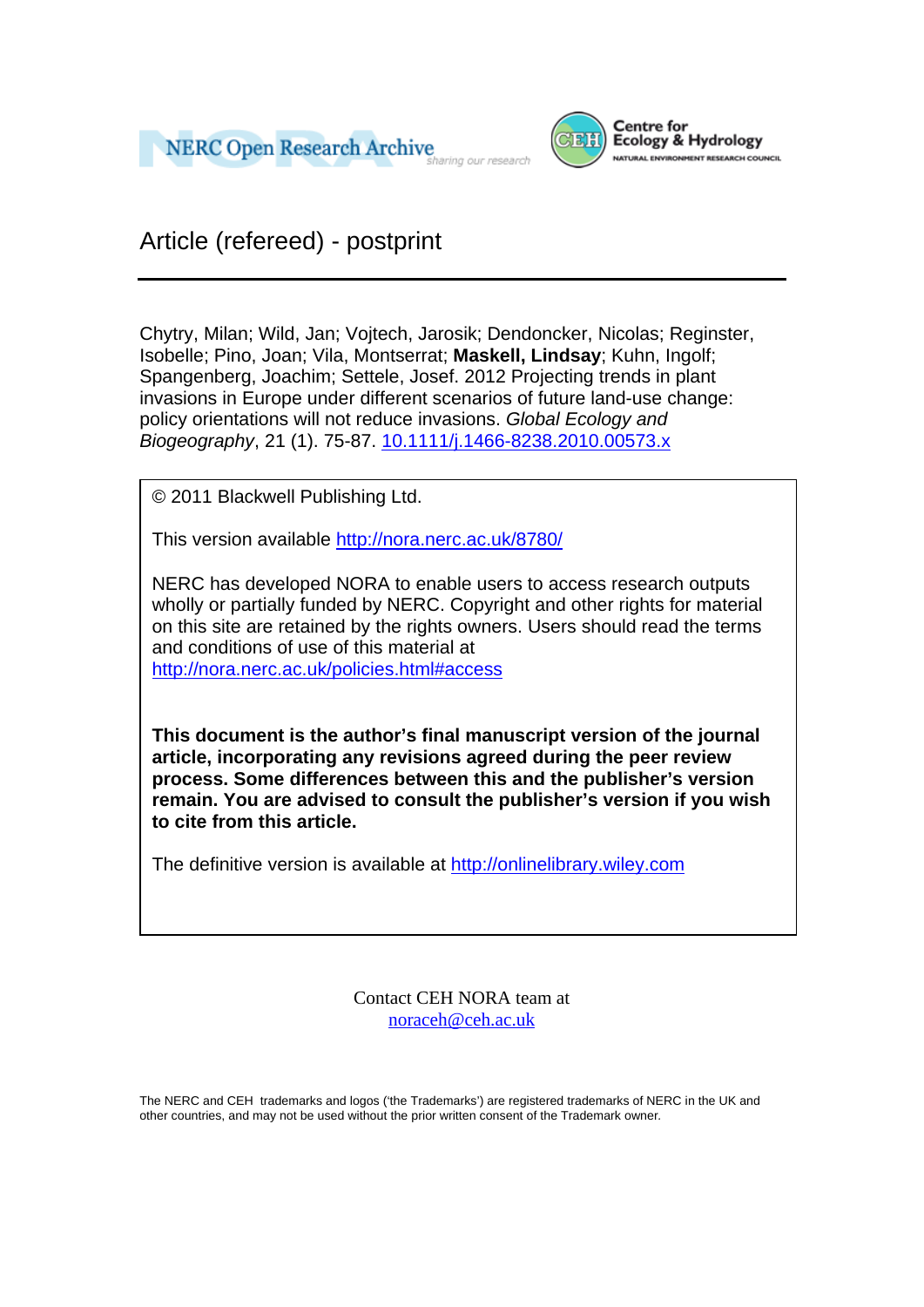| $\mathbf{1}$   | Projecting trends in plant invasions in Europe under different scenarios of future land-                                                                               |
|----------------|------------------------------------------------------------------------------------------------------------------------------------------------------------------------|
| 2              | use change                                                                                                                                                             |
| 3              |                                                                                                                                                                        |
| $\overline{4}$ | Milan Chytrý <sup>1,*</sup> , Jan Wild <sup>2,3</sup> , Petr Pyšek <sup>2,4</sup> , Vojtěch Jarošík <sup>4,2</sup> , Nicolas Dendoncker <sup>5</sup> , Isabelle        |
| 5              | Reginster <sup>6</sup> , Joan Pino <sup>7</sup> , Linday C. Maskell <sup>8</sup> , Montserrat Vilà <sup>9</sup> , Jan Pergl <sup>2</sup> , Ingolf Kühn <sup>10</sup> , |
| 6              | Joachim H. Spangenberg <sup>10,11</sup> & Josef Settele <sup>10</sup>                                                                                                  |
| 7              |                                                                                                                                                                        |
| 8              | <sup>1</sup> Department of Botany and Zoology, Masaryk University, Kotlářská 2, CZ-61137 Brno,                                                                         |
| 9              | Czech Republic,                                                                                                                                                        |
| 10             | <sup>2</sup> Institute of Botany, Academy of Sciences of the Czech Republic, CZ-25243 Průhonice, Czech                                                                 |
| 11             | Republic,                                                                                                                                                              |
| 12             | <sup>3</sup> Faculty of Environmental Sciences, Czech University of Life Sciences Prague, Kamýcká 129,                                                                 |
| 13             | Praha 6 – Suchdol, 165 21, Czech Republic,                                                                                                                             |
| 14             | <sup>4</sup> Department of Ecology, Faculty of Science, Charles University, Viničná 7, CZ-12801 Praha,                                                                 |
| 15             | Czech Republic,                                                                                                                                                        |
| 16             | ${}^5$ Centre for the Study of Environmental Change and Sustainability, University of Edinburgh,                                                                       |
| 17             | Drummond Library, Room 1, Drummond Street, Edinburgh EH8 9X, United Kingdom,                                                                                           |
| 18             | <sup>6</sup> Department of Geography, Université catholique de Louvain, Place Pasteur 3, Louvain-la-                                                                   |
| 19             | Neuve 1348, Belgium,                                                                                                                                                   |
| 20             | <sup>7</sup> Center for Ecological Research and Forestry Applications (CREAF) and Unit of Ecology,                                                                     |
| 21             | Department of Animal and Plant Biology and Ecology, Autonomous University of Barcelona,                                                                                |
| 22             | E-08193 Bellaterra, Spain,                                                                                                                                             |
| 23             | <sup>8</sup> Centre for Ecology and Hydrology, Lancaster Environment Centre, Library Avenue,                                                                           |
| 24             | Bailrigg, LA1 4AP, United Kingdom,                                                                                                                                     |
| 25             | $^{9}$ Estación Biológica deDoñana (EBD-CSIC), Avda. Américo Vespucio s/n, E-41092 Sevilla,                                                                            |
| 26             | Spain,                                                                                                                                                                 |
| 27             | $10$ UFZ – Helmholtz Centre for Environmental Research, Department of Community Ecology,                                                                               |
| 28             | Theodor-Lieser-Str. 4, D-06120 Halle (Saale), Germany,                                                                                                                 |
| 29             | <sup>11</sup> Sustainable Europe Research Institute SERI Germany e.V., Vorsterstr. 97-99, 51103                                                                        |
| 30             | Cologne, Germany                                                                                                                                                       |
| 31             |                                                                                                                                                                        |
| 32             | *Correspondence: Milan Chytrý, Department of Botany and Zoology, Masaryk University,                                                                                   |
| 33             | Kotlářská 2, CZ-61137 Brno, Czech Republic. E-mail: chytry@sci.muni.cz                                                                                                 |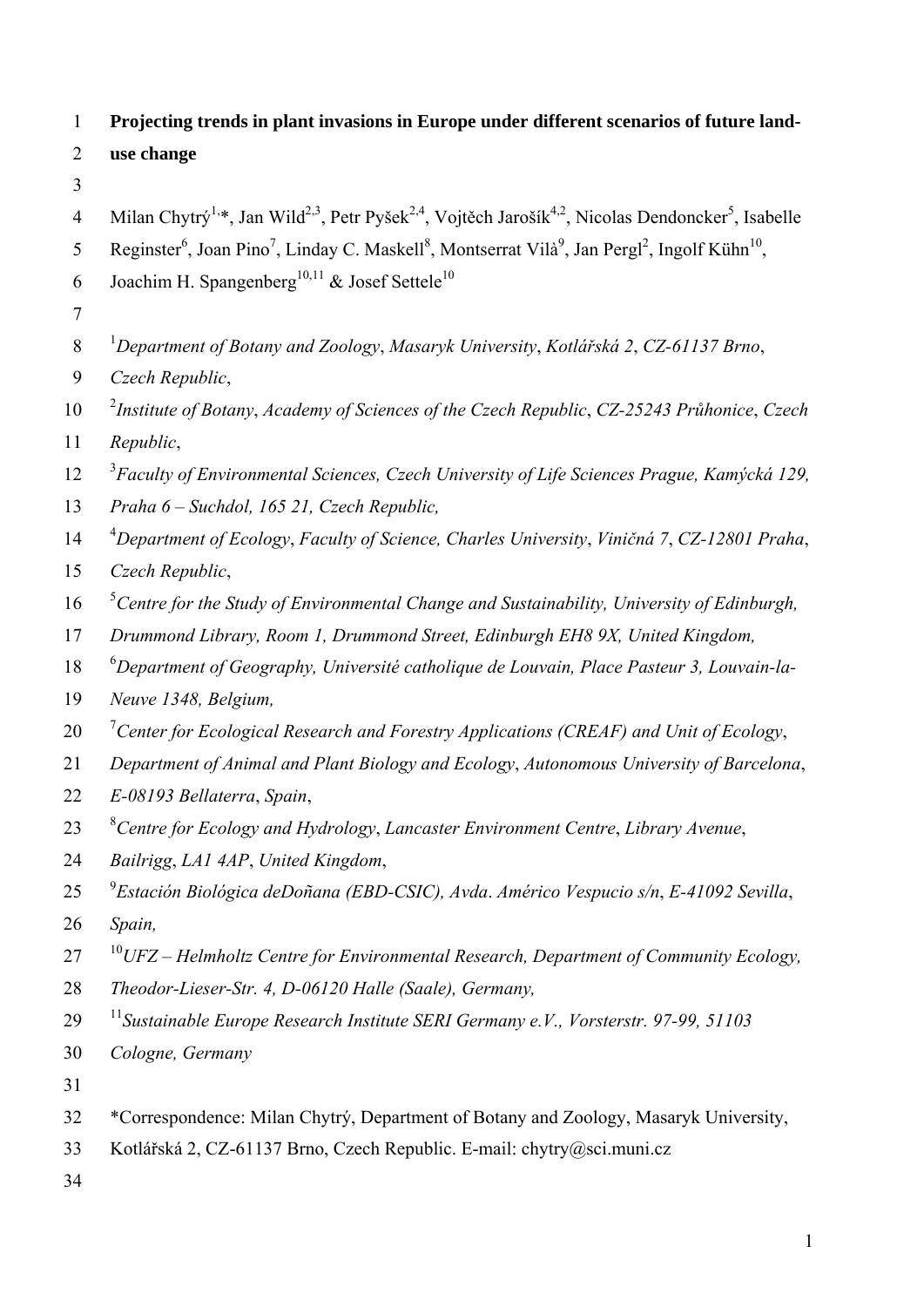- 35 Running title: Projecting future plant invasions in Europe
- 36
- 37

#### 38 **Abstract**

39 **Aim** Recent studies of plant invasions in habitat types across different climatic regions of 40 Europe made it possible to produce a European map of plant invasions. Parallel research led 41 to the formulation of integrated scenarios of future socio-economic development, which were 42 used to create spatially-explicit scenarios of European land-use change for 21st century. Here 43 we integrate these two research lines and produce the first spatially explicit projections of 44 plant invasions in Europe for the years 2020, 2050 and 2080. 45 **Location** European Union (except Bulgaria and Romania), Norway and Switzerland. 46 **Methods** We used vegetation plot data from southern, central and north-western Europe to 47 quantify mean levels of invasion by neophytes (post-1500 alien plants) for forest, grassland, 48 urban, arable and abandoned land. We projected these values on the land-use scenarios for 49 2020, 2050 and 2080, and constructed maps of future plant invasions under three socio-50 economic scenarios assuming (1) deregulation and globalization, (2) continuation of current 51 policies with standing regulations and (3) a shift towards sustainable development. 52 **Results** Under all scenarios increase in the level of invasion was projected especially for 53 north-western and northern Europe and decrease for some agricultural areas of eastern Europe 54 where abandonment of agricultural land is expected. However, a net increase in the level of 55 invasion over Europe was projected under all scenarios.

- 
- 56 **Main conclusions** The polarization between more and less invaded regions is likely to
- 57 increase if future policies are oriented on economic deregulation, which may result in serious
- 58 future problems in some areas of Europe. However, an implementation of sustainability
- 59 policies would not automatically restrict the spread of alien plants. Therefore invasions
- 60 require specific policy approaches beyond the more general ones, which are currently on the
- 61 policy agenda and were tested in the scenarios.
- 62

# 63 **Keywords**

64 ALARM scenarios, biological invasions, environmental change, habitat types, neophytes,

- 65 non-native species, risk assessment.
- 66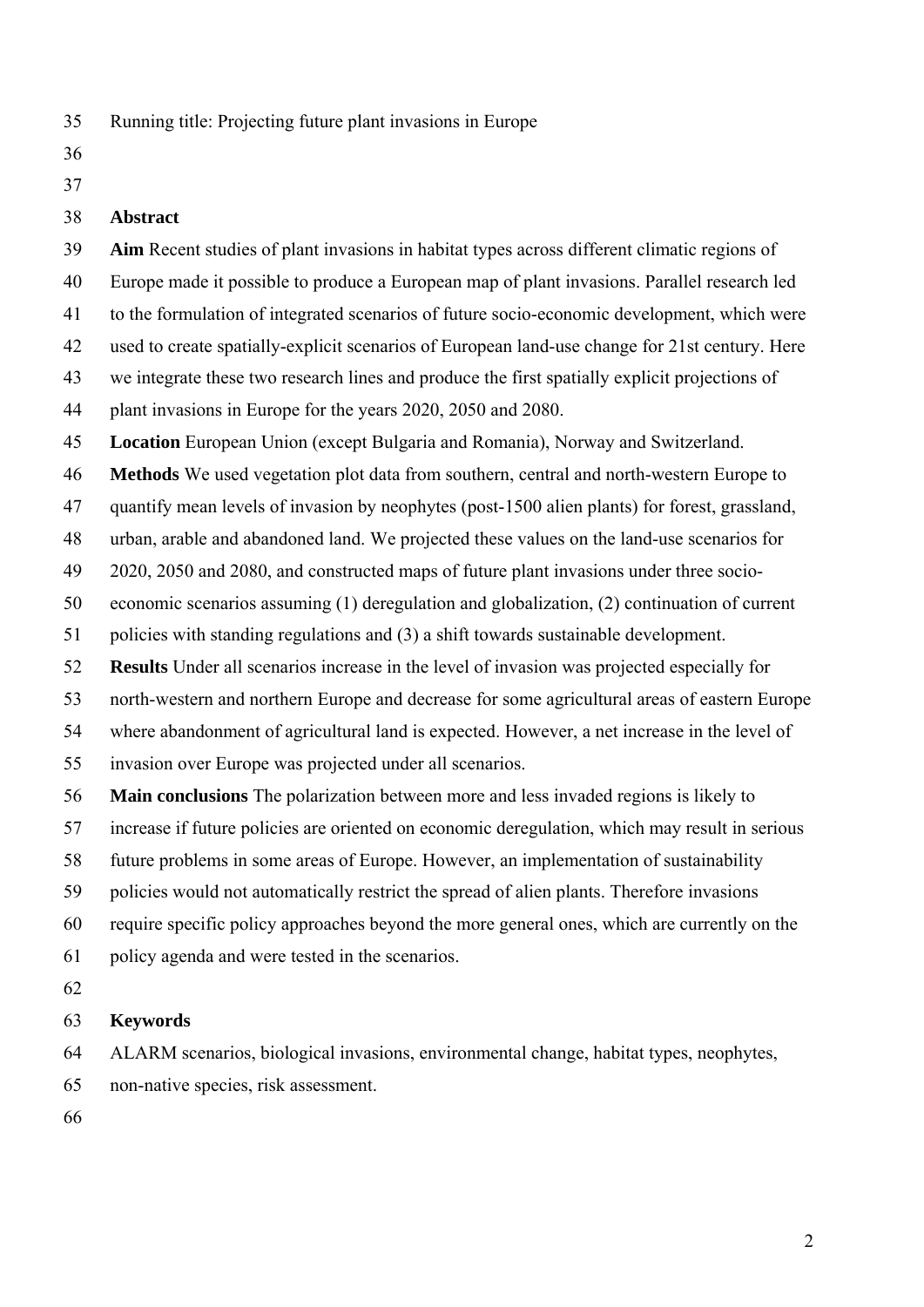#### 67 **INTRODUCTION**

68

69 Human-mediated spread of alien species is a significant component of global environmental 70 change (Vitousek, 1994; Sala *et al.*, 2000; Millenium Ecosystem Assessment, 2005) with 71 serious impacts on biodiversity, economy and human health (Mack *et al*., 2000; Vilà *et al.*, 72 2009; Perrings *et al.*, 2010). Invasions are closely associated with other components of global 73 change such as climate change, land eutrophication, elevated atmospheric  $CO<sub>2</sub>$  concentrations 74 or land-use change (Vilà *et al.*, 2006; Walther *et al.*, 2009). However, the use of habitat types 75 or land-use categories for invasion risk assessment has scarcely been explored in spite of the 76 fact that species spread is largely determined by other components of global change beyond 77 climate (Ibáñez *et al*., 2008). Recent studies of plant invasions performed at a regional scale 78 but with fine spatial resolution (within areas  $\leq 1000$  m<sup>2</sup>) revealed that the proportion of the 79 number of aliens to all plant species is mainly determined by habitat types and much less so 80 by the direct effect of climate, although climate does play a role in fine-tuning the habitat-81 related patterns (Chytrý *et al*., 2008a). This suggests that future regional trends in alien plant 82 invasions will be mainly driven by land-use changes, which are associated with alterations of 83 habitat types, disturbance regimes and rapid changes of species composition (Hobbs, 2000). 84 European studies focusing on the relationship between habitat types and the level of plant 85 invasion (i.e., number or proportion of species that are aliens; Lonsdale, 1999; Richardson & 86 Pyšek, 2006; Chytrý *et al.,* 2008a) revealed that the same habitat types contain similar 87 proportion of alien plant species in oceanic, subcontinental and Mediterranean regions 88 (Chytrý *et al.,* 2008b). This remarkable consistency within habitats across regions made it 89 possible to project data on the mean levels of plant invasion in a range of European habitats 90 on land-cover maps and produce the first European map of the level of invasion by alien 91 vascular plants (Chytrý *et al.,* 2009a). However, the development of effective strategies for 92 the management of alien plant species requires additional information on possible future 93 trends.

94 Recently developed scenarios of future land-use change for Europe (Reginster & 95 Rounsevell, this issue) provide a suitable platform for projecting spatially explicit trends in 96 future levels of plant invasion. These land-use scenarios were generated by models which 97 used input parameters from three storylines, i.e. qualitative and partly semi-quantitative 98 descriptions of possible futures, resulting from an analysis of socio-economic processes 99 (Spangenberg 2007; Spangenberg *et al.*, this issue). At the same time, these models were 100 linked to other models based on the same storylines (i.e. having the same assumptions), which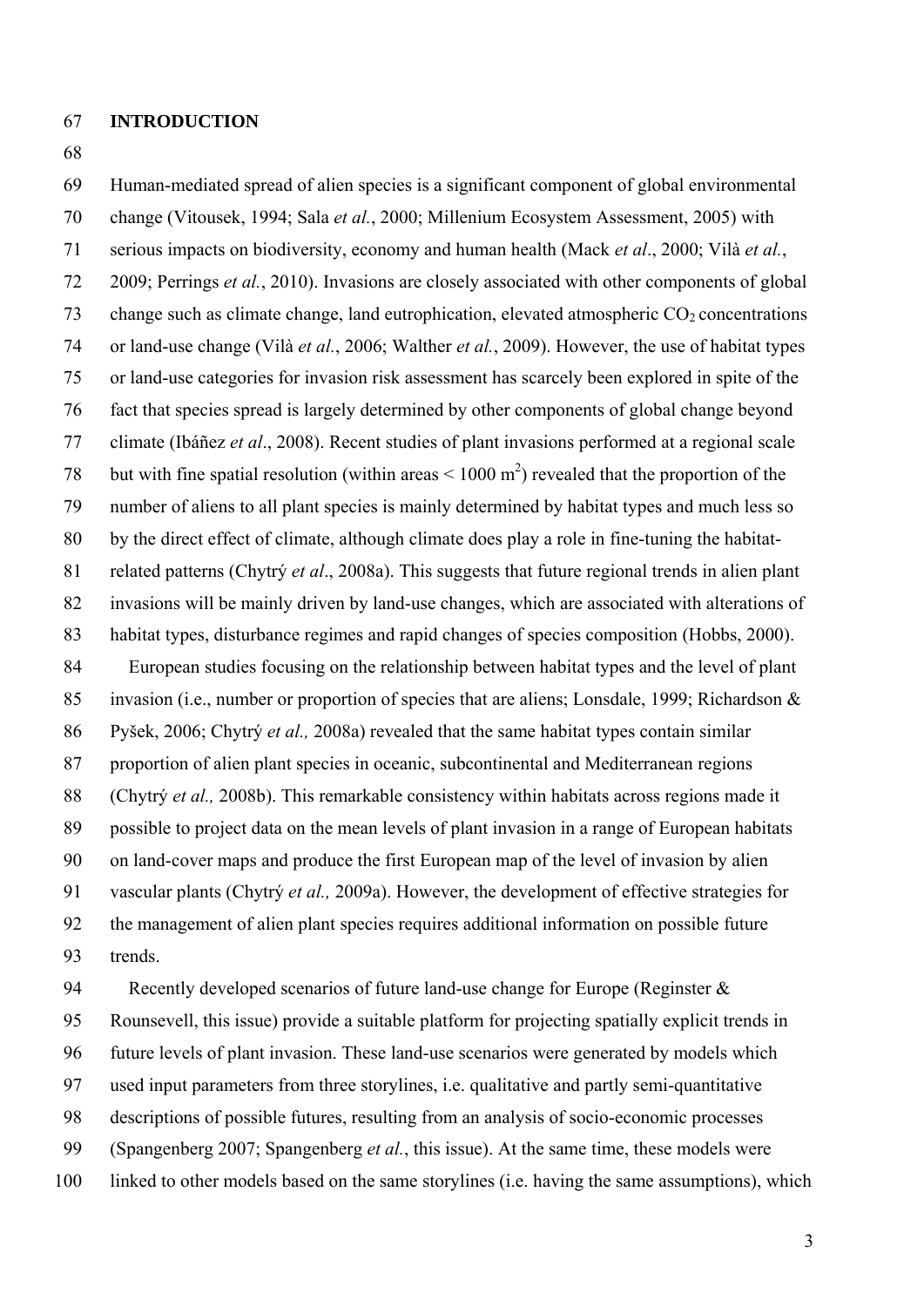101 made it possible to assess the effect of future global trade and climate change on European 102 land use.

103 In this paper, we link the two previously separated research lines, one on the plant 104 invasions in different habitats and the other on scenarios of future land-use changes. For the 105 first time, we (i) develop maps of possible future patterns of alien plant invasions across 106 Europe for three socio-economic scenarios representing different emphasis on economic 107 growth, and (ii) assess and compare the levels of invasions and their geographical pattern 108 under these scenarios to find out how they are likely to translate into future problems with 109 invasive alien plants in Europe.

110

111

### 112 **MATERIALS AND METHODS**

113

### 114 ALARM scenarios

115

116 In this study we use recently developed spatially explicit scenarios of the future land-use in 117 Europe for the years 2020, 2050 and 2080 (Reginster & Rounsevell, this issue) to project 118 possible future trends in the level of plant invasion across the continent. These scenarios were 119 developed within the EU project ALARM ("Assessing LArge-scale Risks for biodiversity 120 with tested Methods"; Settele *et al*., 2005) as a result of combined qualitative and semi-

121 quantitative analyses of possible futures with model runs.

122 The first part of the scenario development was a formulation of storylines (or narratives;

123 Alcamo, 2001). Three core storylines were developed within ALARM, describing three

124 internally consistent alternative scenarios of future socio-economic development, which

125 reflect different policy options currently discussed in the European Union (Spangenberg *et al.*,

126 this issue). As each scenario involved a large number of assumptions, they were developed in

127 two steps. First, the overall policy trajectories were defined and checked with current decision

128 makers whether these were relevant from their point of view. Then the policies expected in

129 different policy fields (based on, e.g. the EU Lisbon strategy, the EU Sustainable

130 Development Strategy and the Biodiversity Action Plan) were formulated and discussed again

131 with decision makers regarding the comprehensiveness, plausibility and coherence.

132 It is important to note that scenarios are not predictions, because the future cannot be

133 predicted. Neither it is possible to calculate the probability of realization of alternative

134 scenarios nor to validate the scenarios before the future happens. Scenarios simply illustrate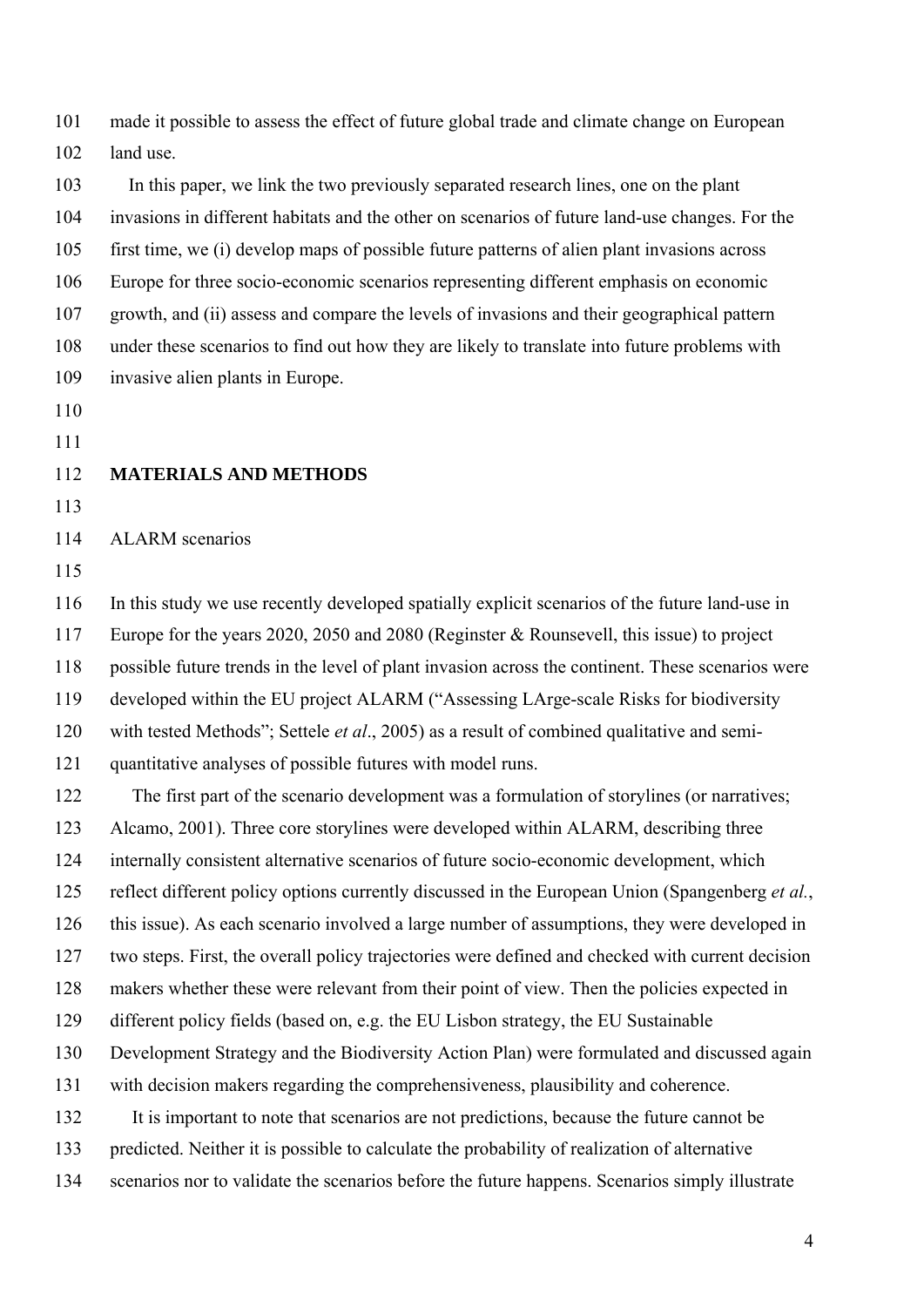135 possible future situations by making assumptions and examining what would happen if they 136 turn out to be correct (Alcamo, 2001; van der Sluijs, 2002).

137 The three core ALARM scenarios, described in the storylines (Spangenberg *et al.*, this 138 issue), are the following:

139 GRAS: *GRowth Applied Strategy* scenario supposes that economic and political paradigms 140 of deregulation and globalisation will mainly determine future decision making, whereas 141 biodiversity and sustainability policies will have little effect on the decisions. Environmental 142 policies will focus on damage repair and limited prevention. The European Spatial 143 Development Perspective (ESDP) will not be applied, which will result in expansion of urban 144 areas. Subsidies provided as a part of the Common Agricultural Policy (CAP) will be 145 removed and arable land will be only maintained in areas where it is profitable. Current 146 protected areas will be preserved, but the Natura 2000 network will not be enforced. 147 BAMBU: *Business-As-Might-Be-Usual* scenario is based on the assumption that current 148 policy trajectories (including regulations) will be implemented by the EU member states. 149 Environmental policy will include climate change mitigation and adaptation measures. ESDP 150 will be applied, and consequently peri-urbanisation in rural areas will be limited. CAP will be 151 maintained, but overproduction will be avoided. Agriculture will be supported in areas where 152 it is profitable and to some extent in other traditional rural areas ("disadvantaged areas" in EU 153 parlance). The Natura 2000 network will be enforced. SEDG: *Sustainable European*  154 *Development Goal* scenario combines what is considered necessary from a sustainability and 155 biodiversity point of view, and desirable from a social and political perspective. It aims at 156 competitive economy, healthy environment and international cooperation. Urban sprawl will 157 be restricted, extensive agricultural management and organic farming will be supported, and 158 agriculture will be maintained across the landscape by subsidising it in less productive areas. 159 The Natura 2000 network will be extended and enforced.

160

161 Land-use projections

162

163 For each of the three ALARM scenarios (described in the storylines), each of the three target

164 years (2020, 2050 and 2080) and for baseline data, which correspond to the situation in the

165 vear 2000, proportions of land-use categories were projected in grid cells of  $10' \times 10'$ 

166 (roughly 12 km  $\times$  18 km in Central Europe) in the countries of the European Union plus

167 Norway and Switzerland. Romania and Bulgaria were not considered because they joined the

168 European Union after the completion of the modelling project. This modelling was performed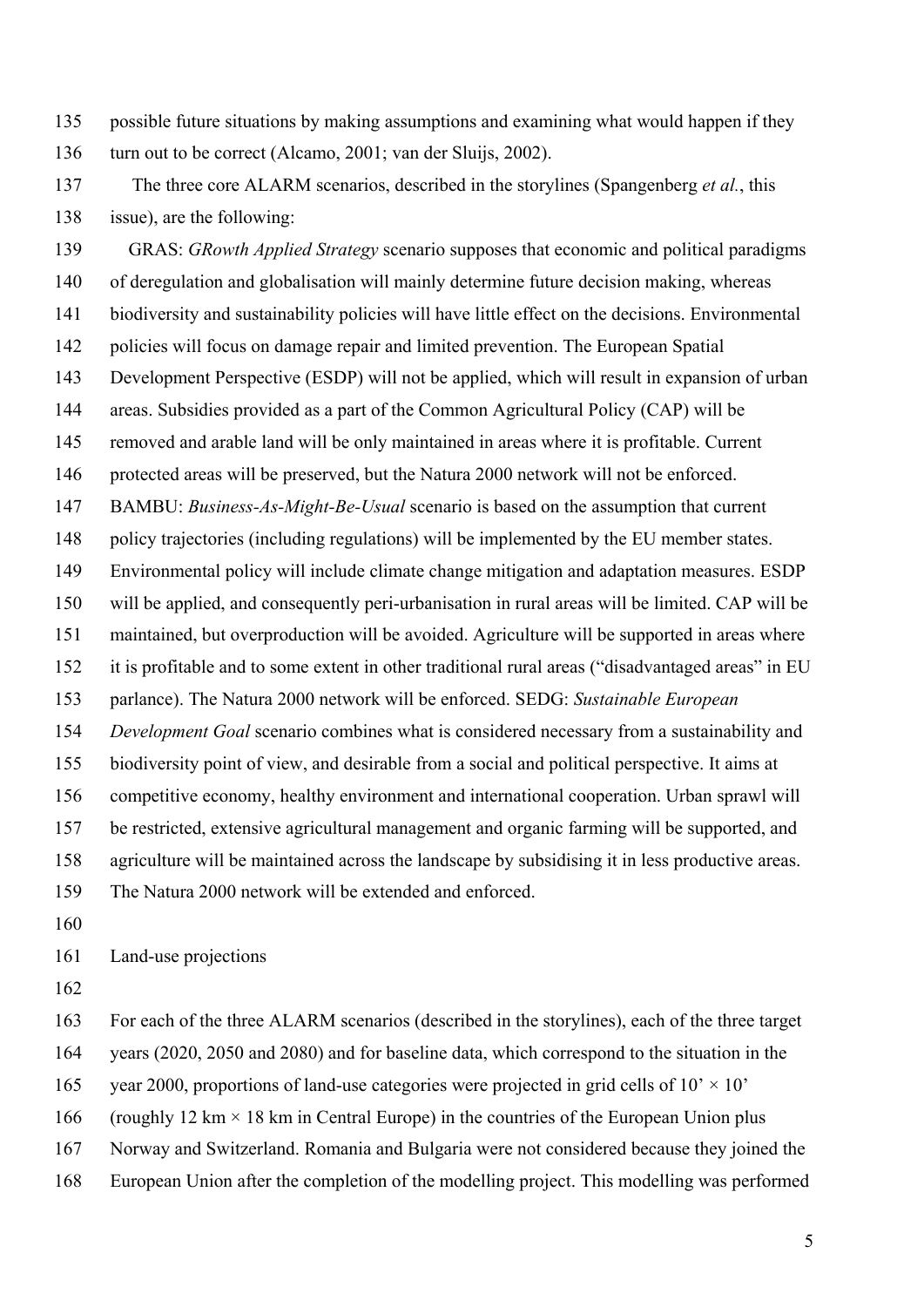169 using MOLUSC ("MOdel of Land Use SCenarios"), an automated generator of land-use 170 scenarios (Reginster & Rounsevell, this issue). The model input parameters were set based on 171 the interpretation of the three storylines. MOLUSC was linked with a global macro-economic 172 model (GINFORS; Stocker *et al.*, this issue) and a global ecosystem model (LPJmL; Bondeau 173 *et al.*, 2007). In such a way, the land-use scenarios included the effects of global socio-174 economic factors, such as world population and international trade, on the future socio-175 economic situation in Europe (summarized in GINFORS) and about the effects of climate 176 change on European agriculture (summarized in LPJmL), all based on the same assumptions. 177 Nine land-use categories were distinguished in MOLUSC: forest, grassland, urban areas, 178 arable land, permanent crops, liquid biofuel plantations (e.g. oil-seed rape or sunflower), non-179 woody biofuel plantations (e.g. *Sorghum* or *Miscanthus*), woody biofuel plantations (e.g. 180 willow, poplar or eucalypt) and abandoned land. We merged permanent crops with arable 181 land, because the level of invasion is similar in these two categories (Chytrý *et al.,* 2008b). 182 The area of biofuel plantations is expected to increase across Europe (Tuck *et al.,* 2006; 183 Spangenberg & Settele, 2009), but currently there are no data on the level of invasion by alien 184 plants in those biofuel crops that have not been traditionally planted in Europe. However, as 185 the agricultural management of non-woody and liquid biofuel crops will correspond to that of 186 traditional crops (many of them being also potential biofuels, e.g. cereals, potato or sugar 187 beet; Tuck *et al.,* 2006), and therefore the level of invasion will probably be similar to that of 188 the traditional arable land, we also merged these two biofuel land-use categories with arable 189 land. Finally, there is little data on the level of invasion in plantations of potential woody 190 biofuel crops, but the data from deciduous tree plantations indicate that these levels are close 191 to those recorded for arable land (Chytrý *et al.,* 2005). Therefore the category of woody 192 biofuel plantations was also included in the category of arable land. Thus we used five broad 193 land-use categories, distinct in terms of the level of invasion: forest, grassland, urban areas, 194 arable land and abandoned (surplus) land.

195

196 Data on the level of invasion and their projection on the land-use scenarios

197

198 By the term *level of invasion* we mean the number or proportion of plant species that are alien

199 in a given habitat or at a site (Richardson & Pyšek, 2006; Chytrý *et al*., 2008a, b). This term is

- 200 different from *habitat invasibility*, which is the habitat's susceptibility to invasion imposed by
- 201 abiotic and biotic constraints under the assumption of constant propagule pressure (Lonsdale,
- 202 1999). This implies that a habitat with low invasibility due to its inherent properties can be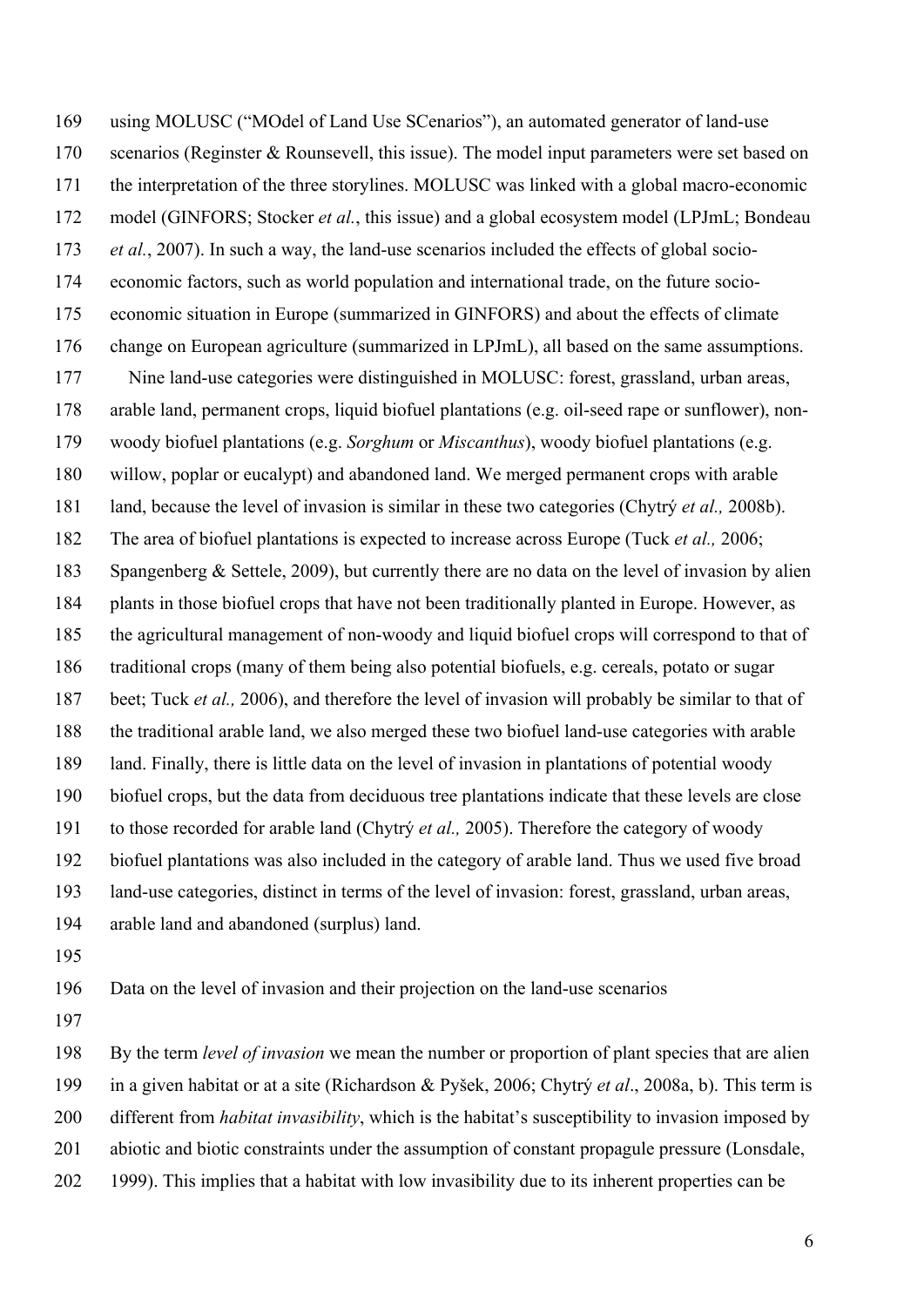203 highly invaded if the propagule pressure in a given site is high and *vice versa*. Our estimation 204 of the levels of invasion for particular habitat types and land-use categories is based on the 205 proportion of the number of neophytes, i.e. those aliens that arrived to the target area after 206 A.D. 1500 (Pyšek *et al.*, 2004), and relates to local scale (areas  $\leq 1000 \text{ m}^2$ ; Chytrý *et al.*, 207 2009a, b). We used proportions of total species numbers rather than absolute species numbers, 208 because absolute numbers of alien and native species are positively correlated on large scales 209 (Kühn *et al.*, 2003; Pino *et al.*, 2005; Stohlgren *et al.*, 2005); thus the large-scale pattern of the 210 absolute numbers of neophytes would be similar to the pattern of total or native species 211 richness.

212 In a previous study (Chytrý *et al.,* 2008b) the level of plant invasions at a local scale in 33 213 European habitats was assessed using 52,480 vegetation plots from phytosociological or 214 landscape monitoring survey in Catalonia (NE Spain), Czech Republic and Great Britain 215 (Schaminée *et al.*, 2009). These plots were sampled since the 1970s and ranged in size from a 216 few m<sup>2</sup> to a few hundred m<sup>2</sup>. Habitats were defined according to the European Nature 217 Information System (EUNIS) classification (Davies *et al.*, 2004). This study revealed a 218 striking consistency in the level of invasion of the same habitats among different regions, 219 which justified extrapolation of the data from these three countries to other European regions 220 where data were not available.

221 To obtain the mean value of the local level of plant invasion for each of the five land-use 222 categories defined above, we transferred the EUNIS habitat types to those categories. As each 223 of them corresponds to more than one habitat type, we estimated the proportional contribution 224 of each EUNIS habitat type to each of the land-use categories in different European regions 225 (Appendix S1 in Supporting Information). This estimation was based on the cross-tabulation 226 of the EUNIS habitats and CORINE land-cover classes (Chytrý *et al.*, 2009a), interpretation 227 of the five land-use categories used here in terms of the CORINE land-cover classes (Bossard 228 *et al*., 2000), and proportional representation of each CORINE land-cover class in each 229 region. For the Mediterranean areas, we made separate interpretations for irrigated and non-230 irrigated arable land because of a much higher level of invasion in the former (Chytrý *et al.,* 231 2009a). A special problem was the interpretation of the category of abandoned land, which 232 can include very different vegetation types, ranging from recently abandoned arable land with 233 weed vegetation to grasslands in the middle successional stages and forests at sites abandoned 234 for a long time. In the extra-Mediterranean areas we also considered the late successional 235 stages such as broad-leaved forests, but in the Mediterranean areas, only herbaceous and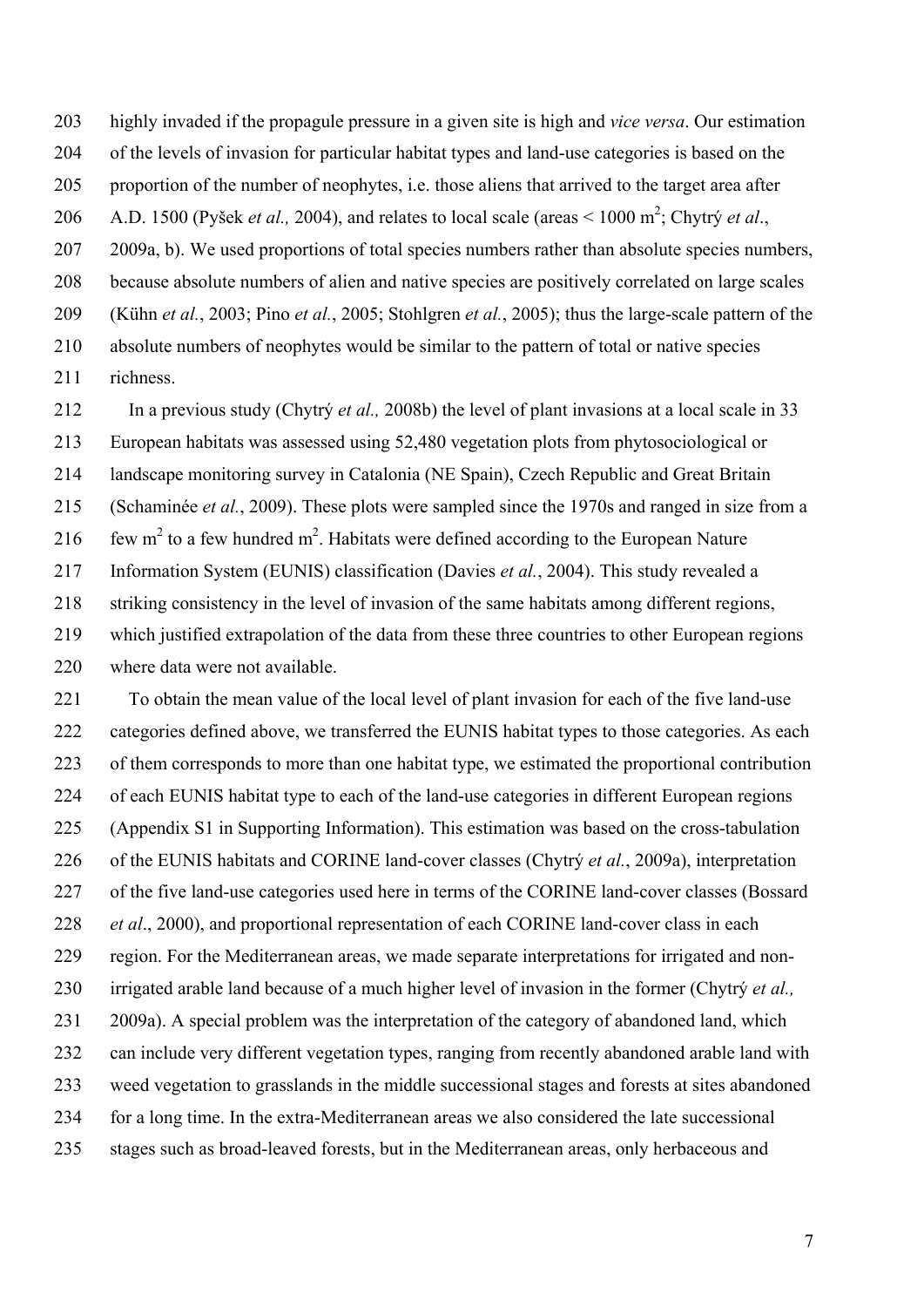236 shrubland vegetation types were assigned to this category because of slower rate of 237 succession in this summer-dry part of Europe (Escarré *et al*., 1983; Bonet & Pausas, 2004). 238 As in the previous study, which mapped current levels of plant invasion in Europe (Chytrý 239 *et al.,* 2009a), we extrapolated quantitative data on the level of invasion from Catalonia, the 240 Czech Republic and Britain to wider areas of Europe within the limits of European 241 biogeographical regions (European Topic Centre on Biological Diversity, 2006, 242 http://dataservice.eea.europa.eu/dataservice/metadetails.asp?id=839) as follows: (1) for the 243 Mediterranean region we used the Catalonian data; (2) for the Continental and Pannonian 244 regions, including embedded patches of the Alpine region, we used the Czech data; (3) for the 245 British Isles we used the British data; (4) for the remaining part of the Atlantic region and for 246 the Boreal region, including the embedded patches of the Alpine region, we used average 247 values obtained from British and Czech data. We believe these mean values provide a 248 reasonable approximation for the areas of Atlantic region on the European continent due to 249 their transitional biogeographical position between oceanic and subcontinental climates, and 250 also for the Boreal region, because Scottish and Czech mountains contain most of the habitat 251 types typical of the Boreal region, such as coniferous forests, alpine grasslands and mires. 252 For each cell of  $10' \times 10'$  in each scenario, we plotted the weighted mean of the levels of 253 invasion for land-use categories occurring in that cell, where weights were percentage areas of 254 the cell occupied by the particular land-use categories. Weights for irrigated or non-irrigated 255 arable land in the Mediterranean bioregion were adjusted according to the proportion of these 256 two land-cover types in the CORINE land-cover map of Europe (Moss & Wyatt, 1994; 257 Bossard *et al.,* 2000; version 8/2005 obtained from the European Environment Agency). 258 The level of invasion was visualized using four categories:  $\le 1$ ; 1–3; 3–5;  $> 5\%$  of alien 259 (neophyte) species. Boundaries of the categories were set up arbitrarily to allow for optimum 260 visualisation. All GIS analyses and map visualizations were done in the ArcGIS 9.2 program 261 (http://www.esri.com).

262

263 Statistical analysis

264

265 In statistical comparisons, individual grid cells were the units of observation. To allow for 266 autocorrelation among the grid cells, all statistics were fitted as generalized least-square 267 models with spatially correlated errors because these models appeared more parsimonious 268 based on the Akaike information criterion (AIC; Burnham & Anderson, 2002) than models 269 with spatially independent errors. Models with different assumptions about the correlated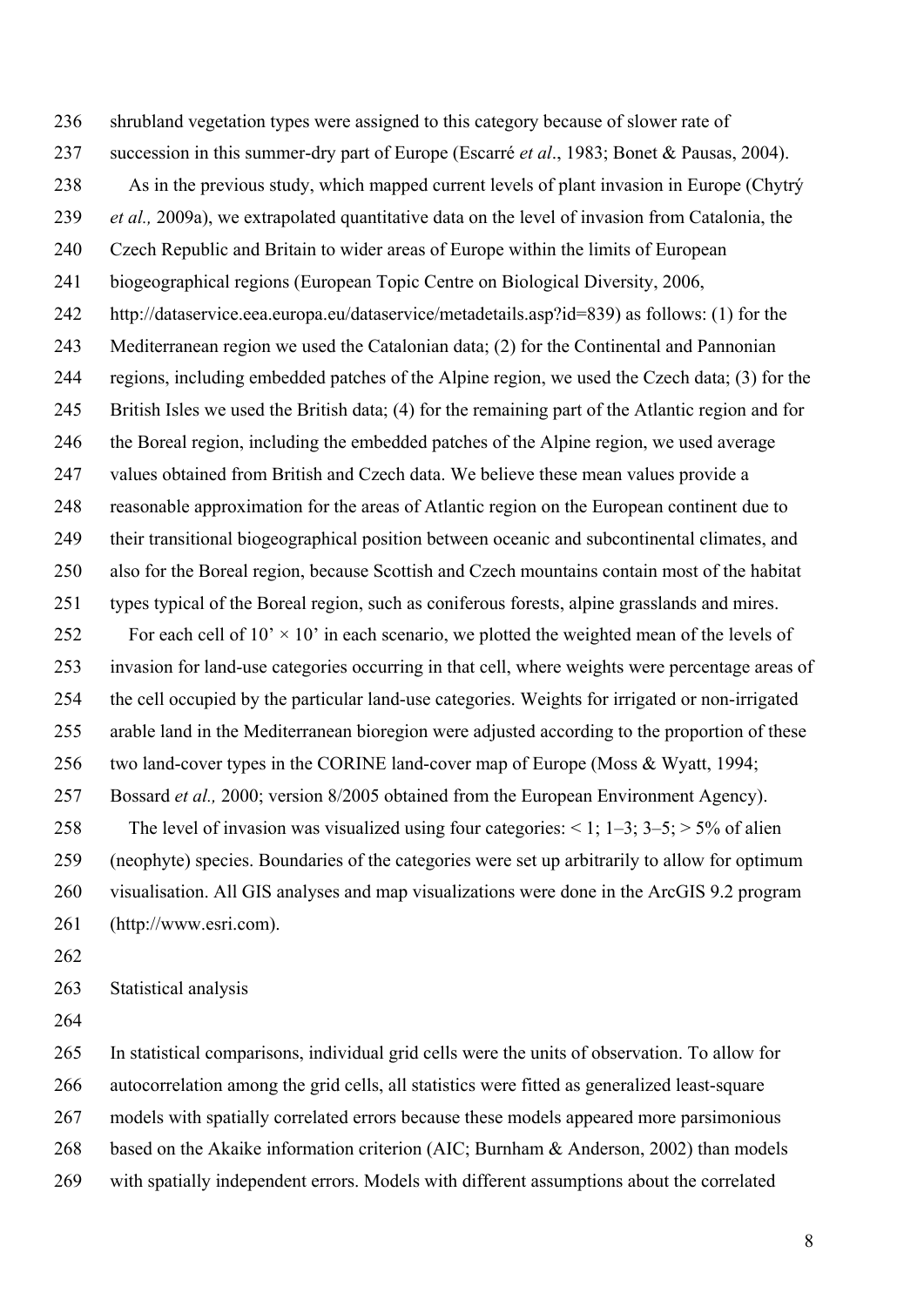270 errors were compared, and the model with a rational quadratic description of spatial 271 autocorrelation, which had the lowest AIC value, was chosen for description of the shape of 272 spatial autocorrelation (Crawley, 2002: 723–729; Legendre & Legendre, 1998: 728–731). The 273 resulting generalized least-square models thus do not violate the statistical assumption of

274 independently and identically distributed errors and include corrections for pseudoreplications

275 resulting from spatial autocorrelations (Rangel *et al.*, 2006; Dormann *et al.*, 2007)

276 The relationship between the occurrence of species that are included among the 100 worst 277 invasive species in Europe in the DAISIE database (Lambdon *et al.*, 2008; DAISIE, 2009) 278 and the mean level of invasion in grid cells was examined by linear regression. As the 279 DAISIE database contains data on species occurrences in larger grid cells  $(50 \text{ km} \times 50 \text{ km})$ 280 than used for the projections of land use and the level of invasion, mean levels of invasion for 281 the  $10' \times 10'$  grid cells contained within each 50 km  $\times$  50 km grid cell were used for this 282 analysis. Percentage of invasive species from the DAISIE database in the 50 km  $\times$  50 km grid 283 cells was the response variable and the mean level of invasion in the same grid cells for the 284 baseline data of 2000 the explanatory variable.

285 Temporal trends in the level of invasion were examined by analysis of covariance 286 (ANCOVA). Mean levels of invasion in each grid cell for the three target years and positive 287 or negative differences in each grid cell for the three target years relative to the 2000 baseline 288 were the response variables, the three scenarios were factors, and the three target years were 289 covariates. To test for non-linear components in temporal trends, square powers of target 290 years were added to the models. Differences among the temporal trends were tested by 291 deletion tests on common slopes of temporal trends for all three target years in minimal 292 adequate models, in which all parameters were significantly different from zero and from one 293 another, and all non-significant parameters were removed (Crawley, 2002).

294 Scenarios were examined by linear mixed-effect models using the same response 295 variables as those which were used in ANCOVAs. Scenarios were a fixed factor, and target 296 years a random factor nested within scenarios (Crawley, 2002: 723–729). Significant 297 differences among all scenarios were tested by ANOVA and significant differences between 298 the individual scenarios by least square difference (LSD) tests (Sokal & Rohlf, 1995: 240– 299 260).

300 To normalize the data, the percentage of invasive species from the DAISIE database in 301 each grid cell was angular transformed (Sokal & Rohlf 1995: 419–422) and mean level of 302 invasion ln + 0.5 transformed (Yamamura, 1999), and positive and negative differences 303 relative to the baseline  $x^{0.1}$  transformed, based on Box-Cox series of transformations (Sokal &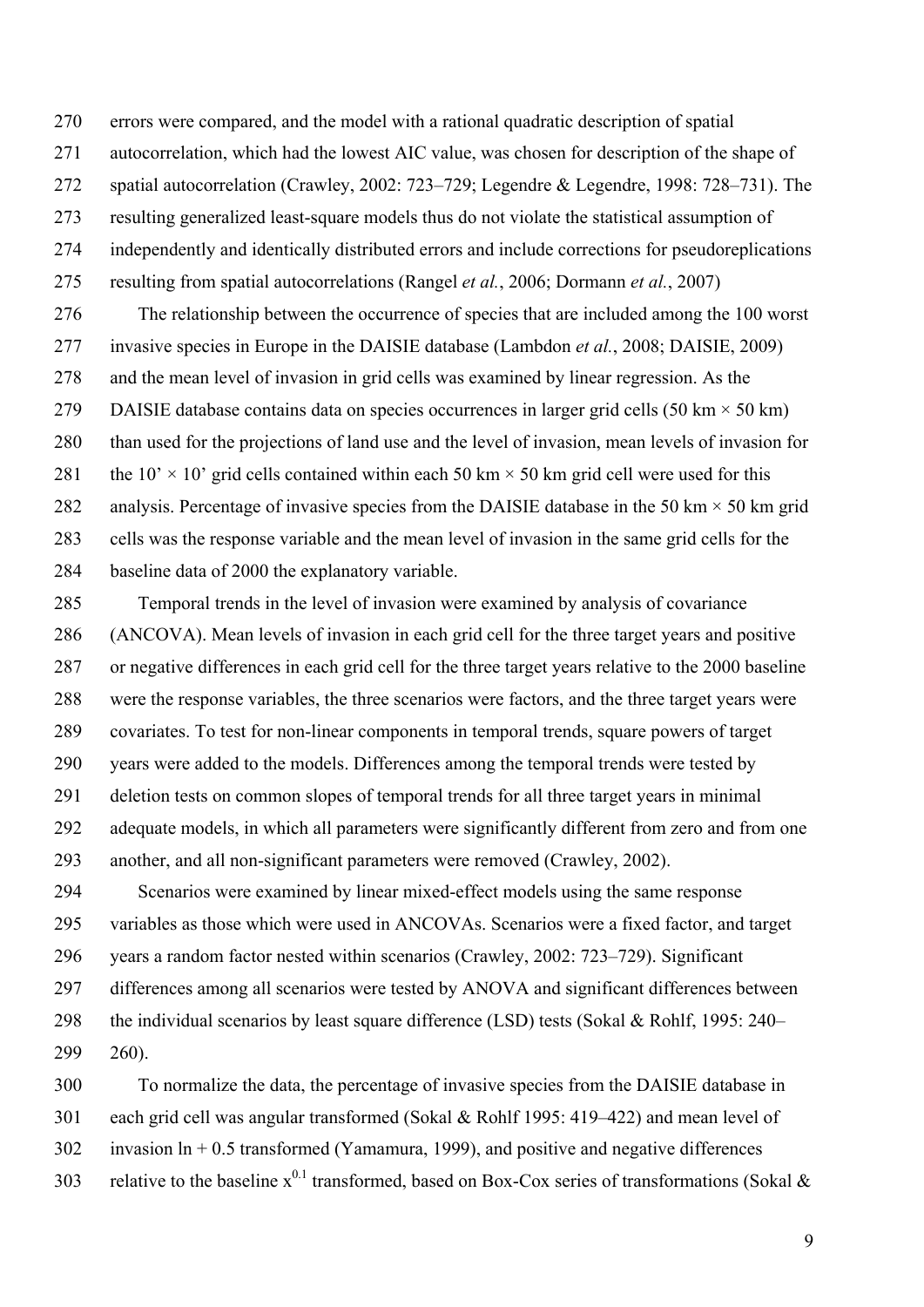304 Rohlf, 1995: 417–419). All models were checked by plotting normalized residuals against 305 fitted values, by normal probability plots and by inspection of variograms for normalized 306 residuals (Crawley, 2002: 726–729). All calculations were done in S-PLUS 8.1.1 (TIBCO 307 Software®).

- 308
- 309

### 310 **RESULTS**

311

312 The highest levels of alien plant invasions among the five land-use categories (Table 1) were 313 projected for arable land, followed by urban areas and abandoned land. In the Mediterranean 314 areas irrigated arable land was projected as much more invaded than dry arable land. In the 315 British Isles a high level of invasion was also projected for forests.

316 The map of the level of invasion for the baseline of 2000 (Fig. 1) projected the highest 317 levels of invasion in lowland areas of western, central and eastern Europe and some 318 agricultural areas of southern Europe. Low levels of invasion were mapped in the boreal and 319 arctic zones, areas with extremely oceanic climate, mountain areas across the continent, and 320 Mediterranean areas that are not used for intensive agriculture. There was a strong positive 321 relationship  $(F_{1, 2370} = 57.63, P < 0.0001)$  between the mean level of invasion in 50 km  $\times$  50 322 km grid cells (Fig. 1) and the percentage of the total number of the invasive plant species that 323 are included among the 100 worst invasive species in Europe and occur in these cells. 324 Projected patterns of the level of invasion in 2020, 2050 and 2080 across Europe are not 325 dramatically different from the baseline under any of the three scenarios (Figs. 2–4). Still 326 there are clear trends in the level of invasion under different scenarios and for different time 327 periods. Both changes in temporal trends for the three years (deletion test on mean levels of 328 invasion, mean increases and decreases per grid cell, respectively: *F*4, 265383 = 10.48, *F*2, 124468 329 = 249.56,  $F_{2.65586}$  = 37.83, all  $P < 0.0001$ ) and among the scenarios (ANOVAs on mean levels

330 of invasion, mean increases and decreases per grid cell, respectively: *F*2, 265383 = 33.40, *F*2,

331  $_{124468} = 790.0, F_{2.65586} = 7768.0,$  all  $P < 0.0001$ ) are statistically significant.

332 Under the GRAS scenario (Fig. 2), both increases and decreases in the level of invasion 333 were projected, the former being smaller but increasing continuously from the baseline to 334 2080 (Fig. 5b). The strongest increases were projected for Ireland, the Netherlands and some 335 other areas of north-western and northern Europe where current levels of invasion are low or 336 average. In contrast, decreases in the level of invasion were projected for the agricultural 337 areas of eastern Europe, namely the Baltic countries, Poland and Hungary, western-central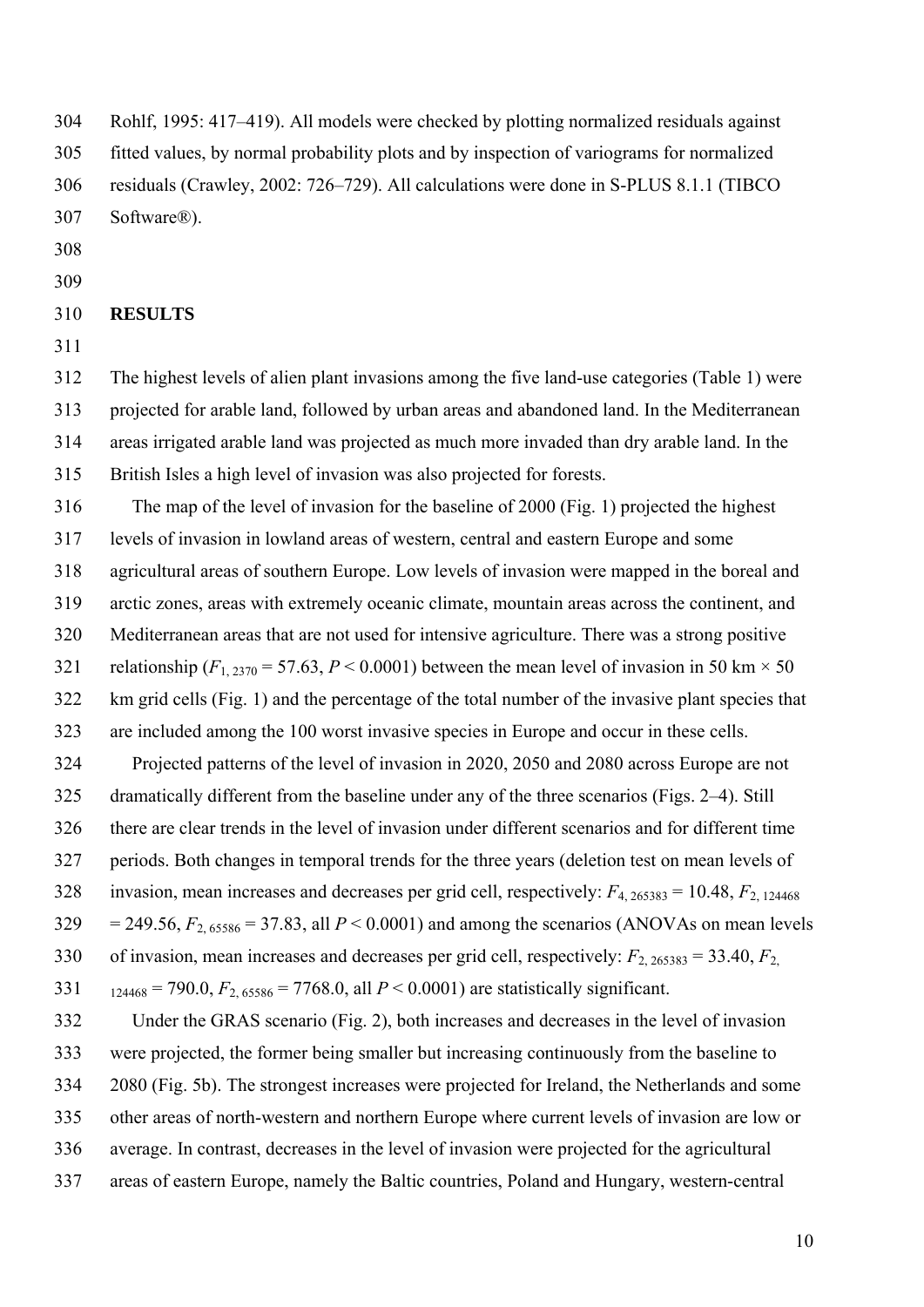338 Europe and also some parts of south-western Europe, such as coastal areas and south-western 339 France. The mean projected level of invasion per grid cell is significantly lower under GRAS 340 than under BAMBU and SEDG scenarios, which do not differ significantly, although their 341 temporal trends differ (Fig. 5a).

342 Under the BAMBU scenario (Fig. 3), projected spatial patterns of increases and decreases 343 in the level of invasion follow similar trends as under GRAS. However, under BAMBU 344 significantly smaller decreases and higher increases were projected than under GRAS by 2080 345 (Fig. 5b). This is likely to occur mainly in central and western Europe (Fig. 3) and results in a 346 remarkable mean increase in the level of invasion by 2080 (Fig. 5a).

347 Under the SEDG scenario (Fig. 4), both the projected increase and decrease in the mean 348 level of invasion were the smallest (Fig. 5b). Generally the regions showing an increase and 349 decrease were roughly the same as under the GRAS or BAMBU scenarios. Because of the

350 small decreases in the levels of invasion, the SEDG scenario resulted in projections of

351 significantly larger mean levels of invasion across Europe than the GRAS scenario.

- 352
- 353

# 354 **DISCUSSION**

355

356 In this study, we first mapped the current levels of invasion for the baseline land-use data, 357 which corresponded to year 2000, and then we projected levels of invasion on the land-use 358 scenarios for three target years: 2020, 2050 and 2080. Because of increased uncertainty 359 towards the future (Rounsevell *et al.*, 2006), it was necessary to use coarser spatial resolution 360 and coarser habitat classification than in the previous study that mapped current level of plant 361 invasions in Europe (Chytrý *et al*., 2009a). However, a considerable similarity between the 362 current baseline map (Fig. 1) and the more detailed map of the previous study indicated that 363 the current input data were reliable.

364 At a coarse European scale, distribution of land-use categories is driven by climate 365 (Thuiller *et al.*, 2004), but at finer scales, it is driven by socio-economic processes. Species 366 invasions are driven by both climate (Walther *et al.*, 2009) and land-use, but the effect of 367 climate on the level of invasion of particular sites is much weaker than the effect of land-use 368 or habitats (Chytrý *et al.*, 2008a). The land-use scenarios used in this study involved 369 projections of future climate change (Bondeau *et al.*, 2007), assuming that socio-economic 370 processes cause climate change, but they are themselves changed in response to the climate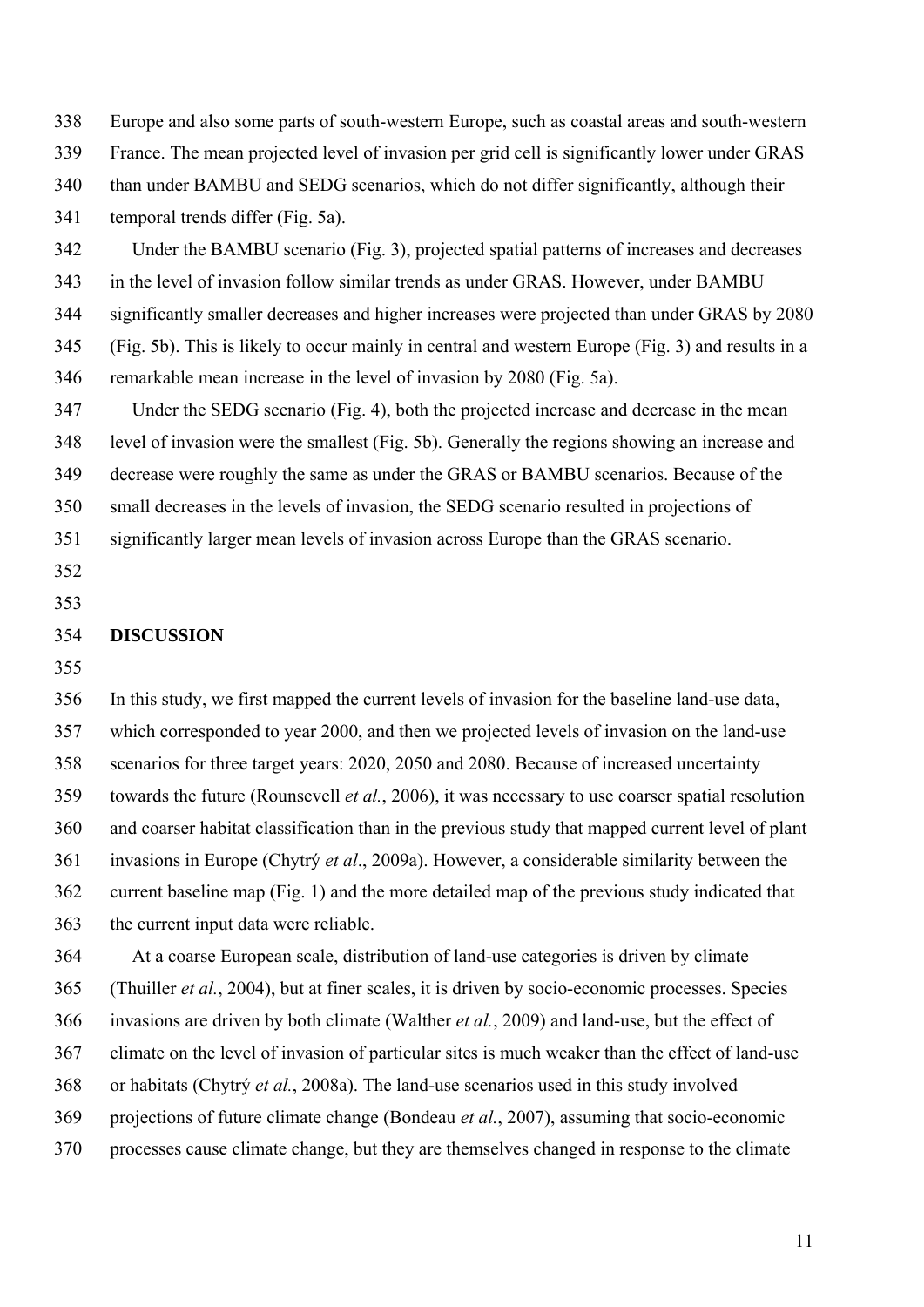371 change. Land-use changes thus depend on both socio-economy and climate, while plant 372 invasions depend on all of these three factors, being most closely linked to land-use change. 373 Under all the three scenarios of the future socio-economic development examined in this 374 study, the magnitude and pattern of the level of plant invasion within European regions is 375 projected to change in the 21st century (Figs. 2–4). Scenarios show that in north-western and 376 northern Europe the levels of invasion may increase more than elsewhere, mainly due spread 377 of alien plants to the landscapes with biofuel crop plantations established in the places of 378 former grasslands (Tuck *et al*., 2006; Reginster & Rounsevell, this issue). In contrast, some 379 areas such as eastern Europe and some parts of southern Europe may experience no increase, 380 or even decrease, in the level of invasion. To a large extent, these projected changes in the 381 level of invasion are due to the abandonment of arable land (Reginster & Rounsevell, this 382 issue), because agricultural areas are particularly suitable for the spread of many alien species 383 (Pyšek *et al*., 2005; Chytrý *et al*., 2008a, b).

384 Perhaps a surprising result of this study is that the largest overall decrease in the level of 385 invasion is projected under the GRAS scenario (Fig. 5). This scenario, assuming economic 386 deregulation and globalization (Spangenberg *et al.*, this issue), supposes that in the first half 387 of the 21st century large areas of agricultural land will be abandoned especially in eastern 388 Europe and also in some coastal areas and some regions of southern Europe, most notably 389 south-western France. In the second half of this century further abandonment is projected also 390 in central and western Europe (Reginster & Rounsevell, this issue). Succession on abandoned 391 fields may result in a decreased level of invasion across the landscapes, because the 392 proportion of alien plant species is known to decrease during secondary succession due to the 393 establishment of competitively strong native species in the mid and late successional stages 394 (Rejmánek, 1989; Pino *et al.*, 2006). In contrast, the establishment of biofuel plantations in 395 places of former grasslands, as expected under the GRAS scenario especially for north-396 western Europe, may result in increased levels of plant invasion there. Thus this scenario 397 results in a strong geographical polarization between the areas with considerable increase of 398 plant invasions and the areas where invasions can be less important than today (Fig. 2). 399 However, areas with projected decrease in the level of invasion are not likely to experience a 400 parallel decrease in the distribution and impact of serious invaders that they already harbour. 401 Established serious invaders (those with strong negative impacts on economy or biodiversity) 402 are difficult to eradicate and unlikely to retreat due to changing land-use without human 403 intervention (Rejmánek & Pitcairn, 2002). As serious invaders are likely to arrive in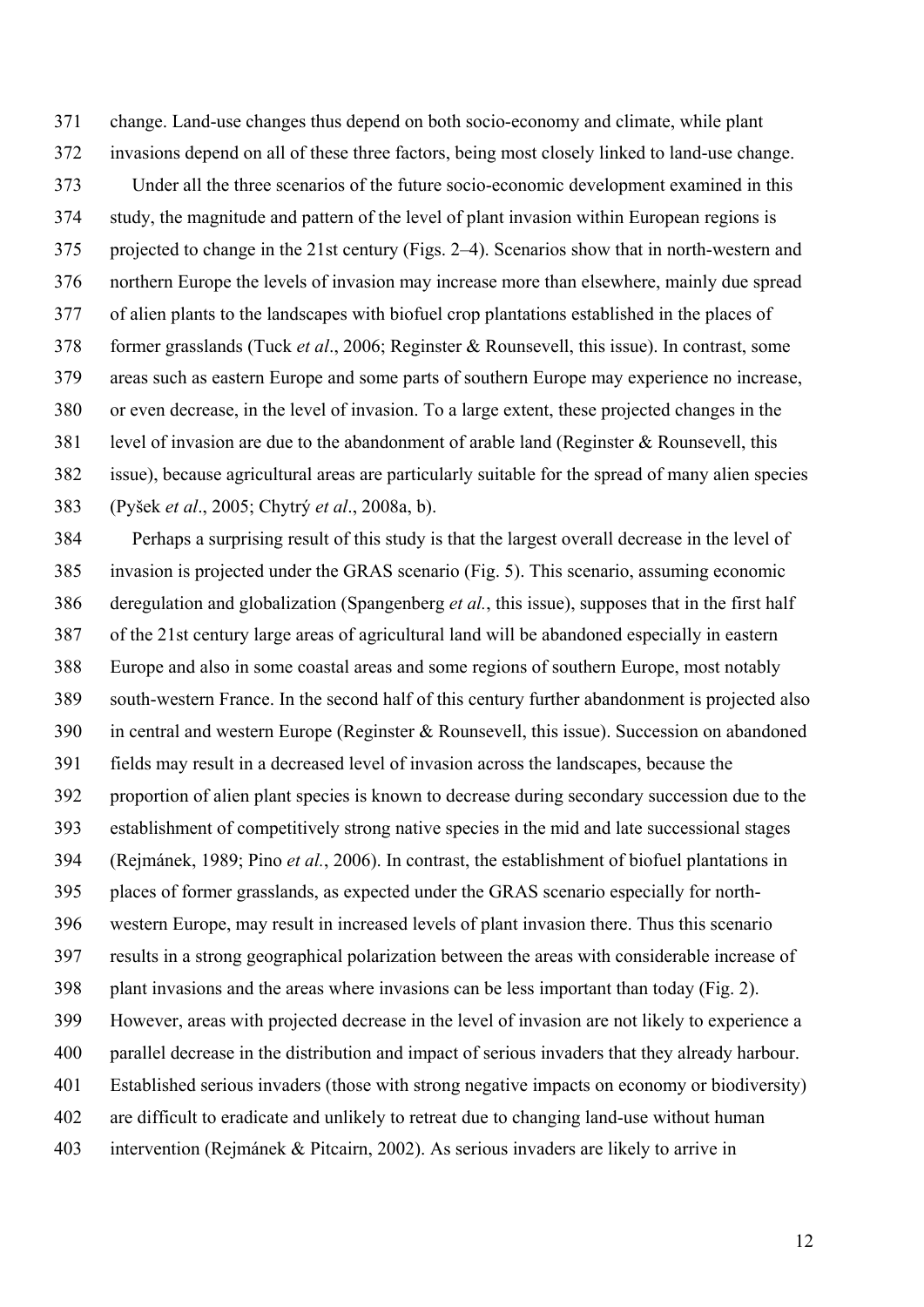404 'increase' areas but not disappear from 'decrease' areas, invasions under the GRAS scenario 405 may have more serious consequences than it appears just on the basis of levels of invasion. 406 The SEDG scenario (Fig. 4), which supposes sustainable development with high priority of 407 environmental issues and support for extensive agriculture even in areas where it is less 408 profitable (Spangenberg *et al.*, this issue), leads to higher overall levels of invasion in Europe. 409 Under this scenario, the decrease in the level of invasion is very small and although the 410 increase is smaller than under the GRAS or BAMBU scenarios, it results in a significantly 411 larger net overall increase across Europe than under GRAS (Fig. 5). It should be noted that 412 the current projections do not account for the increasing level of invasion within habitats, 413 which is very likely to occur, given that more than six alien species capable of naturalization 414 arrive currently in Europe every year (Lambdon *et al.,* 2008; DAISIE, 2009). Thus the actual 415 increase is likely to be even larger than projected here. Polarization between north-western 416 and eastern Europe does occur under SEDG, but it is much less pronounced than under the 417 GRAS or BAMBU scenarios.

418 The levels of invasion under the BAMBU scenario (Fig. 3), supposing implementation of 419 current regulation policies, are similar to SEDG. However, due to an intermediate decrease in 420 the level of invasion in some areas, coupled with large increases in other areas, this scenario 421 results in the highest overall level of invasion across Europe by 2080 (Fig. 5a). Thus, if the 422 regulation-oriented policy decisions already made, but not yet fully implemented, are 423 implemented and enforced, the problem of invasive plant species may increase in importance 424 especially in countries of north-western Europe, which are already now most affected by 425 invasions. For example, the United Kingdom and Belgium have the highest densities of 426 naturalized neophytes of all European countries (Lambdon *et al*., 2008). The risk of future 427 invasions is highest in the British Isles, and Ireland in particular.

428 The measure used here to quantify future invasions is based on all alien species rather than 429 invasive pest species which are of interest to environmental managers. However, the strong 430 positive relationship for the 2000 baseline data between the mean level of invasion in grid 431 cells and the percentage of the total number of the plant species that are included among the 432 100 worst invaders in Europe (DAISIE, 2009) clearly illustrates that high level of invasion 433 also means an increased probability of the occurrence of invasive pest species (Rejmánek & 434 Randall, 2004). Areas for which high levels of invasion are projected are thus likely to receive 435 not only more alien species, but also more invasive species that cause environmental or 436 economic damage (Vilà *et al*., 2009).

437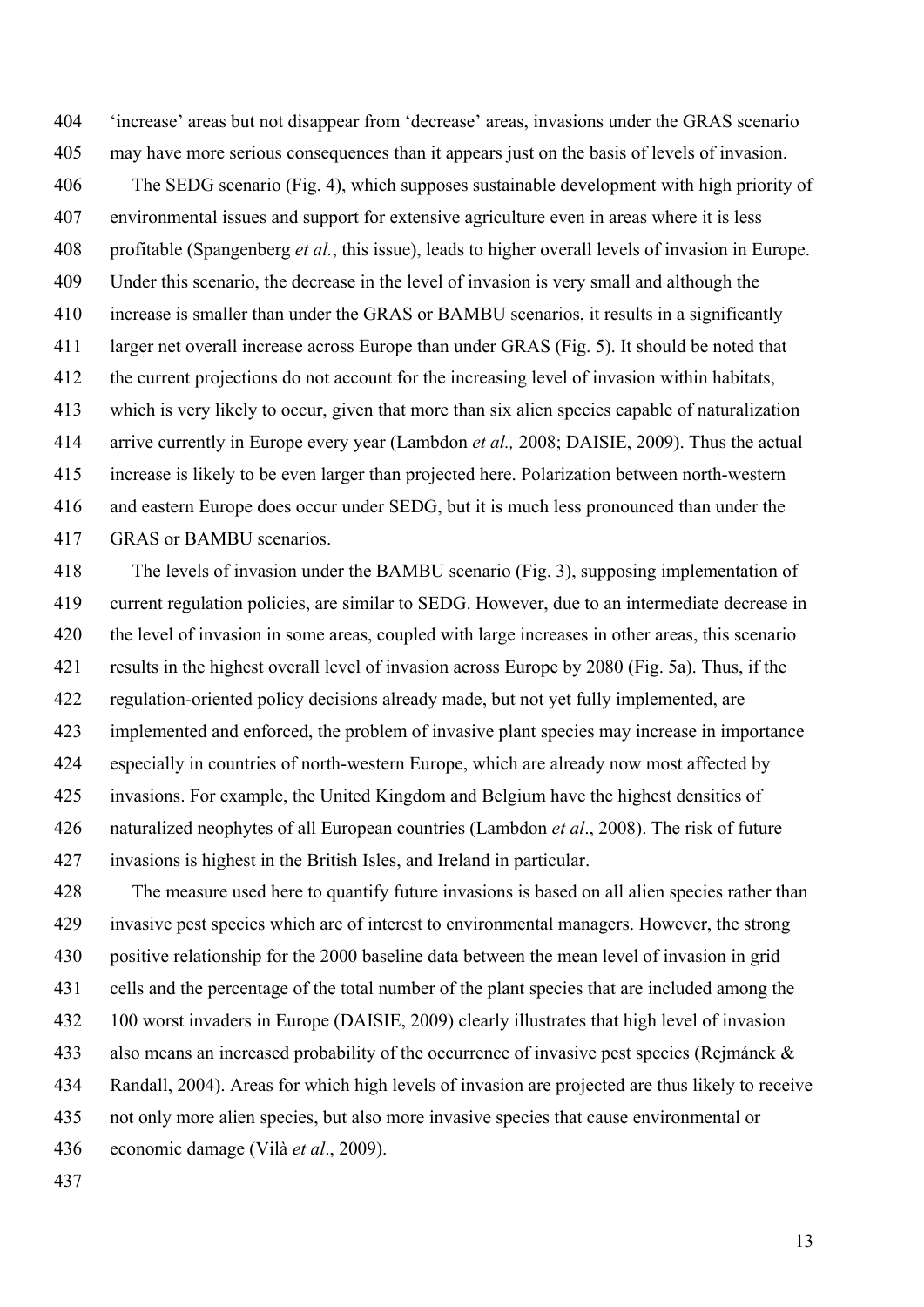- 438 **CONCLUSIONS**
- 439

440 The three scenarios considered in this study provide internally consistent illustrations of 441 plausible and possible futures. However, their probability cannot be quantified and their 442 realization depends on whether or not their assumptions will be realized. Deviations from the 443 linear development trajectories of these scenarios are possible (shock events: Spangenberg *et*  444 *al.*, this issue). Nevertheless, these scenarios provide valuable insights into the relationships 445 between possible future orientations of European policy and plant invasions.

446 An important lesson learned from this study is that none of the currently dominating policy 447 options in itself will be able to stop or reduce the ongoing process of plant invasions, although 448 minor reductions are possible in some regions. This conclusion is also valid for policies 449 favouring sustainable development and environmental protection (SEDG scenario), which 450 may even result in an increase in the rate of spread of alien plants in some regions by 451 supporting agriculture and associated invasion-prone land use in less productive areas. 452 Therefore, invasions require specific policy approaches beyond the general ones, which are 453 currently on the policy agenda. A proactive development and implementation of effective 454 strategies for prevention, eradication and control of invasive alien plants across Europe 455 (Hulme, 2006; Hulme *et al*., 2009a, b) continue to be of crucial importance, regardless of the 456 future economic development. 457

- 
- 458

## 459 **ACKNOWLEDGEMENTS**

460

461 We appreciate the assistance of Xavier Font and Simon Smart with the preparation of 462 vegetation-plot data. This work was supported by the European Union's FP6 Integrated 463 Project ALARM (GOCE-CT-2003-506675; Settele *et al.*, 2005). MC was further funded by 464 the Ministry of Education of the Czech Republic (MSM0021622416), JW, PP and VJ by the 465 Ministry of Education of the Czech Republic (MSM0021620828 and LC06073) and Academy 466 of Sciences of the Czech Republic (AV0Z60050516), and JP and MV by the Spanish Ministry 467 of Science and Innovation (CONSOLIDER-INGENIO CSD2008-00040 "MONTES" and 468 CGL2009-07515). 469 470

471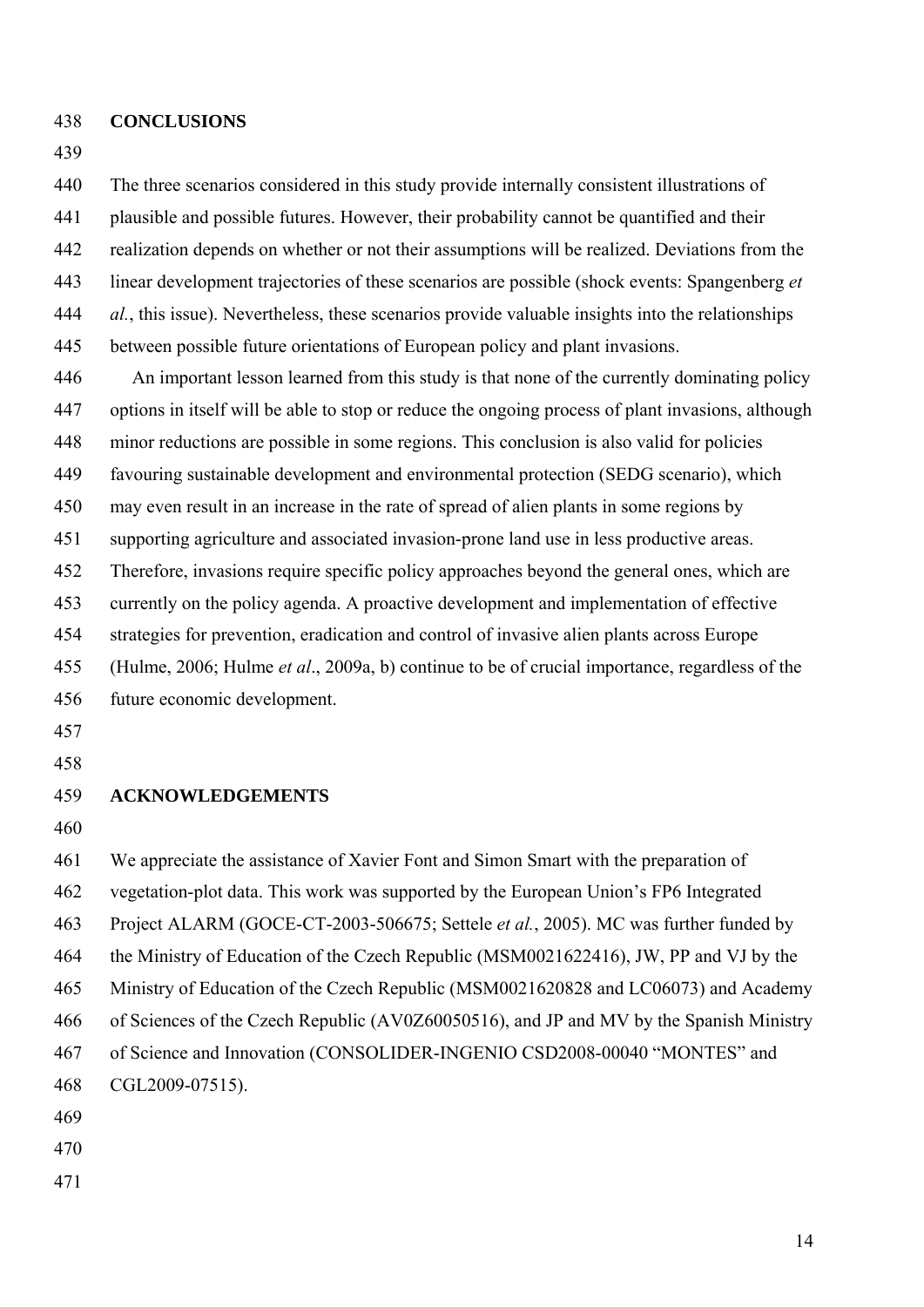- 472 **REFERENCES**
- 473
- 474 Alcamo, J. (2001) *Scenarios as tools for international environmental assessments*. Office for 475 the Official Publications of the European Communities, Luxembourg.
- 476 Bondeau, A., Smith, P., Zaehle, S., Schaphoff, S., Lucht, W., Cramer, W., Gerten, D., Lotze-
- 477 Campen, H., Müller, C., Reichstein, M. & Smith, B. (2007) Modelling the role of
- 478 agriculture for the 20th century global terrestrial carbon balance. *Global Change Biology*,
- 479 **13**, 679–706.
- 480 Bonet, A. & Pausas, J.G. (2004) Species richness and cover along a 60-year chronosequence 481 in old-fields of southeastern Spain. *Plant Ecology*, **174,** 257–270.

482 Bossard, M., Feranec, J. & Otahel, J. (2000) *CORINE land cover technical guide – Addendum*  483 *2000*. European Environment Agency, Copenhagen.

- 484 Burnham, K.P. & Anderson, D.R. (2002) *Model selection and multi-model inference: a*  485 *practical information-theoretic approach.* Springer, New York.
- 486 Chytrý, M., Jarošík, V., Pyšek, P., Hájek, O., Knollová, I., Tichý, L. & Danihelka, J. (2008a) 487 Separating habitat invasibility by alien plants from the actual level of invasion. *Ecology*, 488 **89,** 1541–1553.
- 489 Chytrý, M., Maskell, L.C., Pino, J., Pyšek, P., Vilà, M., Font, X. & Smart, S.M. (2008b)
- 490 Habitat invasions by alien plants: a quantitative comparison among Mediterranean,
- 491 subcontinental and oceanic regions of Europe. *Journal of Applied Ecology*, **45,** 448–458.
- 492 Chytrý, M., Pyšek, P., Tichý, L., Knollová, I. & Danihelka, J. (2005) Invasions by alien plants 493 in the Czech Republic: a quantitative assessment across habitats. *Preslia*, **77,** 339–354.
- 494 Chytrý, M., Pyšek, P., Wild, J., Pino, J., Maskell, L.C. & Vilà, M. (2009a) European map of
- 495 alien plant invasions based on the quantitative assessment across habitats. *Diversity and*  496 *Distributions***, 15,** 98–107.
- 497 Chytrý, M.,Wild, J., Pyšek, P., Tichý, L., Danihelka, J. & Knollová, I. (2009b) Maps of the 498 level of invasion of the Czech Republic by alien plants. *Preslia*, **81**, 187–207.
- 499 Crawley, M. (2002) *Statistical computing. An introduction to data analysis using S-Plus.*  500 Wiley, Chichester.
- 501 DAISIE (2009) *Handbook of alien species in Europe*. Springer, Berlin.
- 502 Davies, C.E., Moss, D. & Hill, M.O. (2004) *EUNIS Habitat Classification Revised 2004.*
- 503 European Environment Agency, Copenhagen & European Topic Centre on Nature
- 504 Protection and Biodiversity, Paris.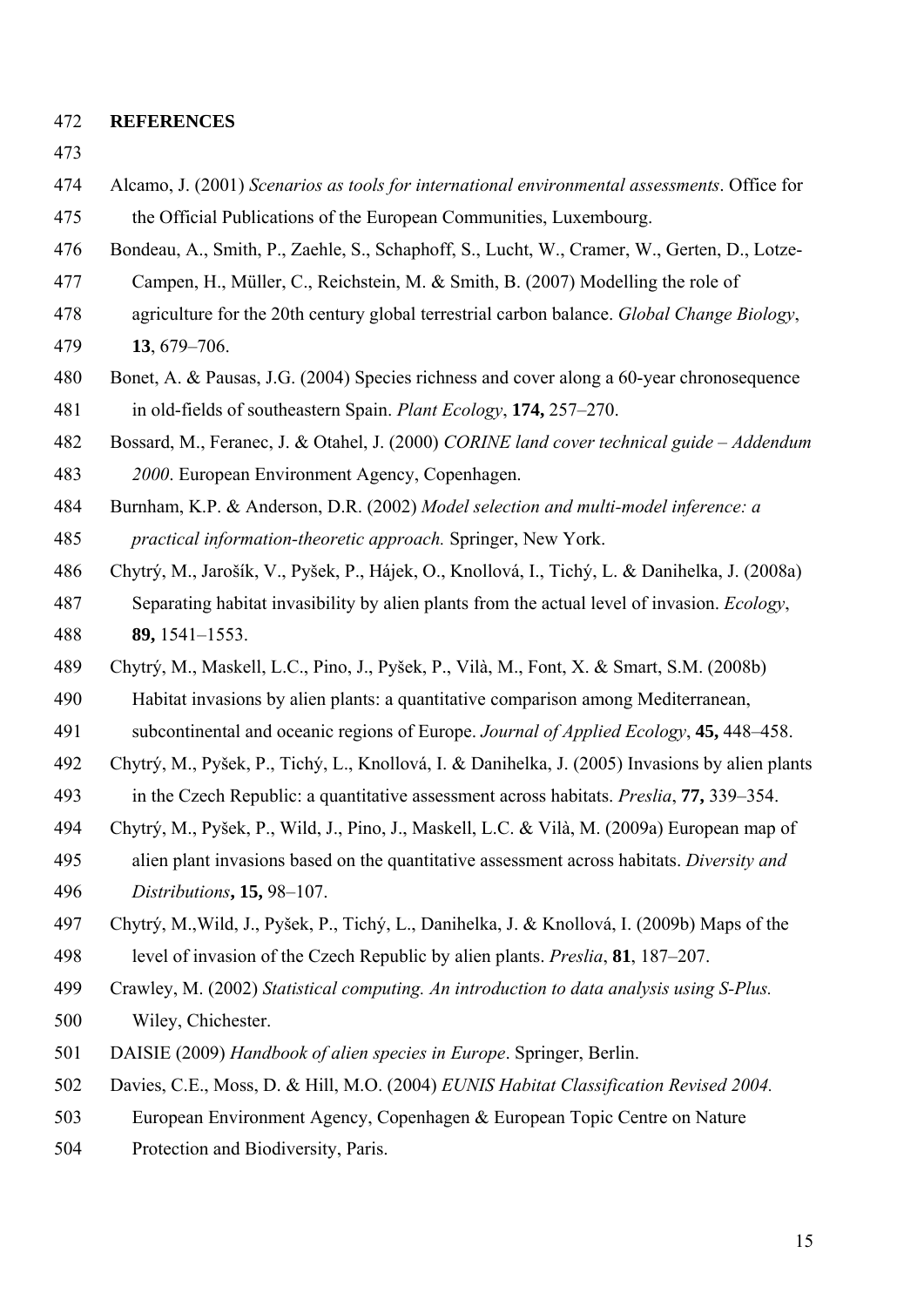| 505 | Dormann, C.F., McPherson, J.M., Araújo, M.B., Bivand, R., Bolliger, J., Carl, G., Davies,           |
|-----|-----------------------------------------------------------------------------------------------------|
| 506 | R.G., Hirzel, A., Jetz, W., Kissling, W.D., Kühn, I., Ohlemüller, R., Peres-Neto, P.R.,             |
| 507 | Reineking, B., Schröder, B., Schurr, F.M. & Wilson, R. (2007) Methods to account for                |
| 508 | spatial autocorrelation in the analysis of species distributional data: a review. Ecography,        |
| 509 | $30,609 - 628.$                                                                                     |
| 510 | Escarré, J., Houssard, C., Debussche, M. & Lepart, J. (1983) Evolution de la végétation et du       |
| 511 | sol après abandon cultural en région méditerranéenne: étude de successions dans les                 |
| 512 | garrigues du montpellierais (France). Acta Oecologica – Oecologia Plantarum, 4, 221–                |
| 513 | 239.                                                                                                |
| 514 | European Topic Centre on Biological Diversity (2006) The indicative map of European                 |
| 515 | biogeographical regions: Methodology and development. Muséum National d'Histoire                    |
| 516 | Naturelle, Paris.                                                                                   |
| 517 | Hobbs R.J. (2000) Land-use changes and invasions. <i>Invasive species in a changing world</i> (ed.  |
| 518 | by H.A. Mooney and R.J. Hobbs), pp. 55–64. Island Press, Washington, DC.                            |
| 519 | Hulme, P.E. (2006) Beyond control: wider implications for the management of biological              |
| 520 | invasions. Journal of Applied Ecology, 43, 835–847.                                                 |
| 521 | Hulme, P.E., Nentwig, W., Pyšek, P. & Vilà, M. (2009a) Common market, shared problems:              |
| 522 | time for a coordinated response to biological invasions in Europe? Neobiota 8: 3-19.                |
| 523 | Hulme, P.E., Pyšek, P., Nentwig, W. & Vilà, M. (2009b) Will threat of biological invasions          |
| 524 | unite the European Union? Science, 324, 40–41.                                                      |
| 525 | Ibáñez I., Clark J.S. & Dietze M.C. (2008) Evaluating the sources of potential migrant              |
| 526 | species: implications under climate change. <i>Ecological Applications</i> , <b>18</b> , 1664–1678. |
| 527 | Kühn, I., Brandl, R., May, R. & Klotz, S. (2003) Plant distribution patterns in Germany: will       |
| 528 | aliens match natives? Feddes Repertorium, 114, 559–573.                                             |
| 529 | Lambdon, P.W., Pyšek, P., Basnou, C., Hejda, M., Arianoutsou, M., Essl, F., Jarošík, V.,            |
| 530 | Pergl, J., Winter, M., Anastasiu, P., Andriopoulos, P., Bazos, I., Brundu, G., Celesti-             |
| 531 | Grapow, L., Chassot, P., Delipetrou, P., Josefsson, M., Kark, S., Klotz, S., Kokkoris, Y.,          |
| 532 | Kühn, I., Marchante, H., Perglová, I., Pino, J., Vilà, M., Zikos, A., Roy, D. & Hulme, P.           |
| 533 | (2008) Alien flora of Europe: species diversity, temporal trends, geographical patterns and         |
| 534 | research needs. Preslia, 80, 101-149.                                                               |
| 535 | Legendre, P. & Legendre, L. (1998) Numerical ecology. 2 <sup>nd</sup> ed. Elsevier, Amsterdam.      |
| 536 | Lonsdale, M. (1999) Global patterns of plant invasions and the concept of invasibility.             |
| 537 | Ecology, 80, 1522-1536.                                                                             |
|     |                                                                                                     |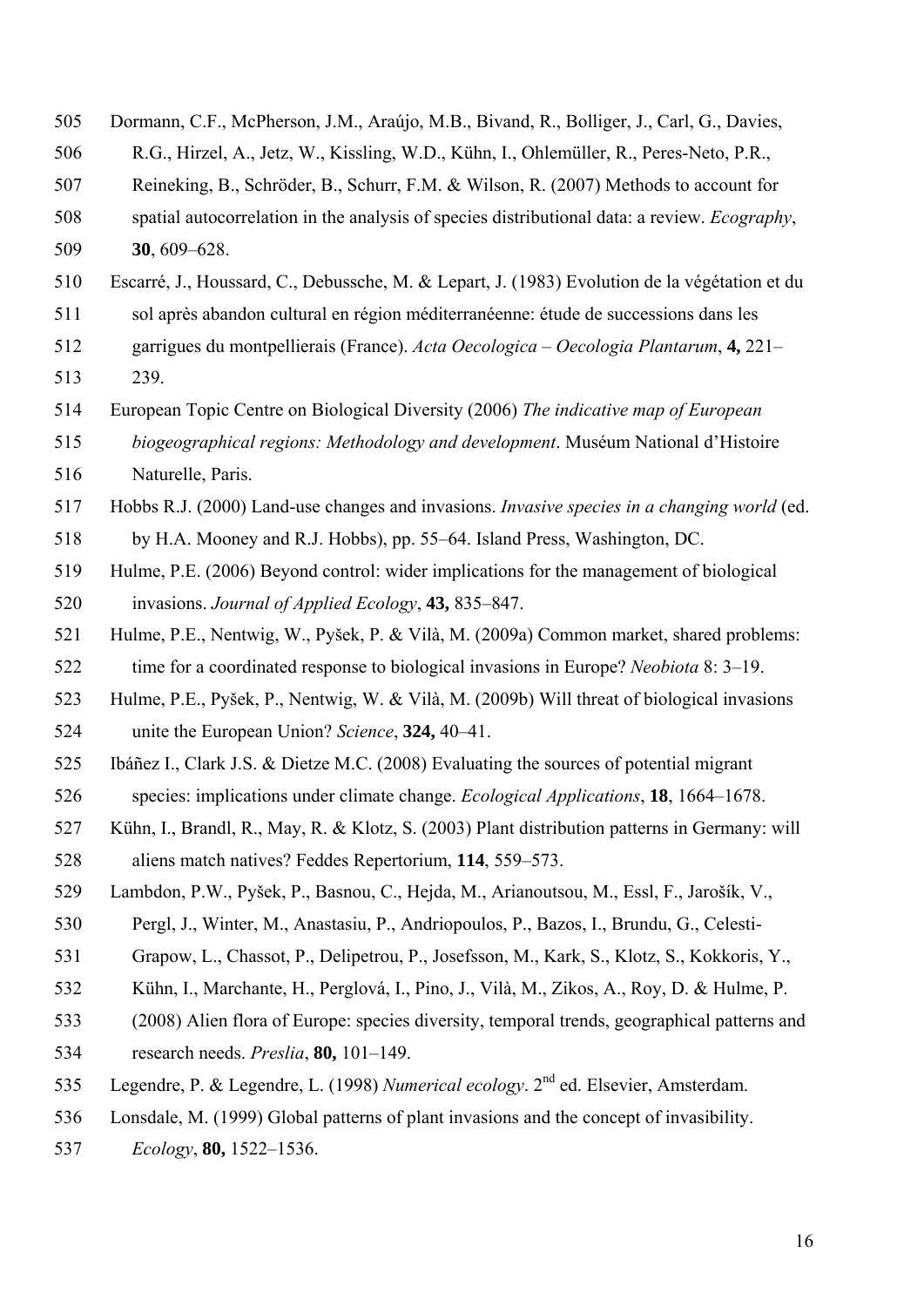- 538 Mack, R.N., Simberloff, D., Lonsdale, W.M., Evans, H., Clout, M. & Bazzaz, F.A. (2000)
- 539 Biotic invasions: Causes, epidemiology, global consequences, and control. *Ecological*  540 *Applications***, 10,** 689–710.
- 541 Millennium Ecosystem Assessment (2005) *Ecosystems and human well-being: synthesis*. 542 Island Press, Washington, DC.
- 543 Moss, D. & Wyatt, B.K. (1994) The CORINE Biotopes Project: a database for conservation 544 of nature and wildlife in the European Community. *Journal of Applied Geography***, 14,**
- 545 327–349.
- 546 Perrings, C., Mooney, H. & Williamson, M. (eds) (2010) *Bioinvasions and globalization.*  547 *Ecology, economics, management, and policy*. Oxford University Press, Oxford
- 548 Pino, J., Font, X., Carbó, J., Jové, M. & Pallarès, L. (2005) Large-scale correlates of alien 549 plant invasion in Catalonia (NE of Spain). *Biological Conservation*, **122**, 339–350.
- 550 Pino, J., Seguí, J.M & Alvarez, N. (2006) Invasibility of four plant communities in the
- 551 Llobregat delta (Catalonia, NE of Spain) in relation to their historical stability. 552 *Hydrobiologia*, **570**, 257–263.
- 553 Pyšek, P., Jarošík, V., Chytrý, M., Kropáč, Z., Tichý, L. & Wild, J. (2005) Alien plants in 554 temperate weed communities: prehistoric and recent invaders occupy different habitats. 555 *Ecology*, **86,** 772–785.
- 556 Pyšek, P., Richardson, D.M., Rejmánek, M., Webster, G., Williamson, M. & Kirschner, J.
- 557 (2004) Alien plants in checklists and floras: towards better communication between 558 taxonomists and ecologists. *Taxon*, **53,** 131–143.
- 559 Rangel, T.F.L.V.B., Diniz-Filho, J.A.F. & Bini, L.M. (2006) Towards an integrated
- 560 computational tool for spatial analysis in macroecology and biogeography. *Global Ecology*  561 *and Biogeography*, **15**, 321–327.
- 562 Reginster, I. & Rounsevell, M. (this issue). European land use change scenarios for the 21st
- 563 century and resulting plausible environmental pressures. *Global Ecology and*  564 *Biogeography*.
- 565 Rejmánek, M. (1989) Invasibility of plant communities. *Biological invasions: a global*  566 *perspective* (ed. by J.A. Drake, H.A. Mooney, F. di Castri, R.H. Groves, F.J. Kruger, M.
- 567 Rejmánek and M. Williamson), pp. 369–388. John Wiley and Sons, Chichester.
- 568 Rejmánek, M. & Pitcairn, M.J. (2002) When is eradication of exotic pest plants a realistic
- 569 goal? *Turning the tide: the eradication of invasive species* (ed. by C.R. Veitch and M.N.
- 570 Clout), pp. 249–253. IUCN, Gland and Cambridge.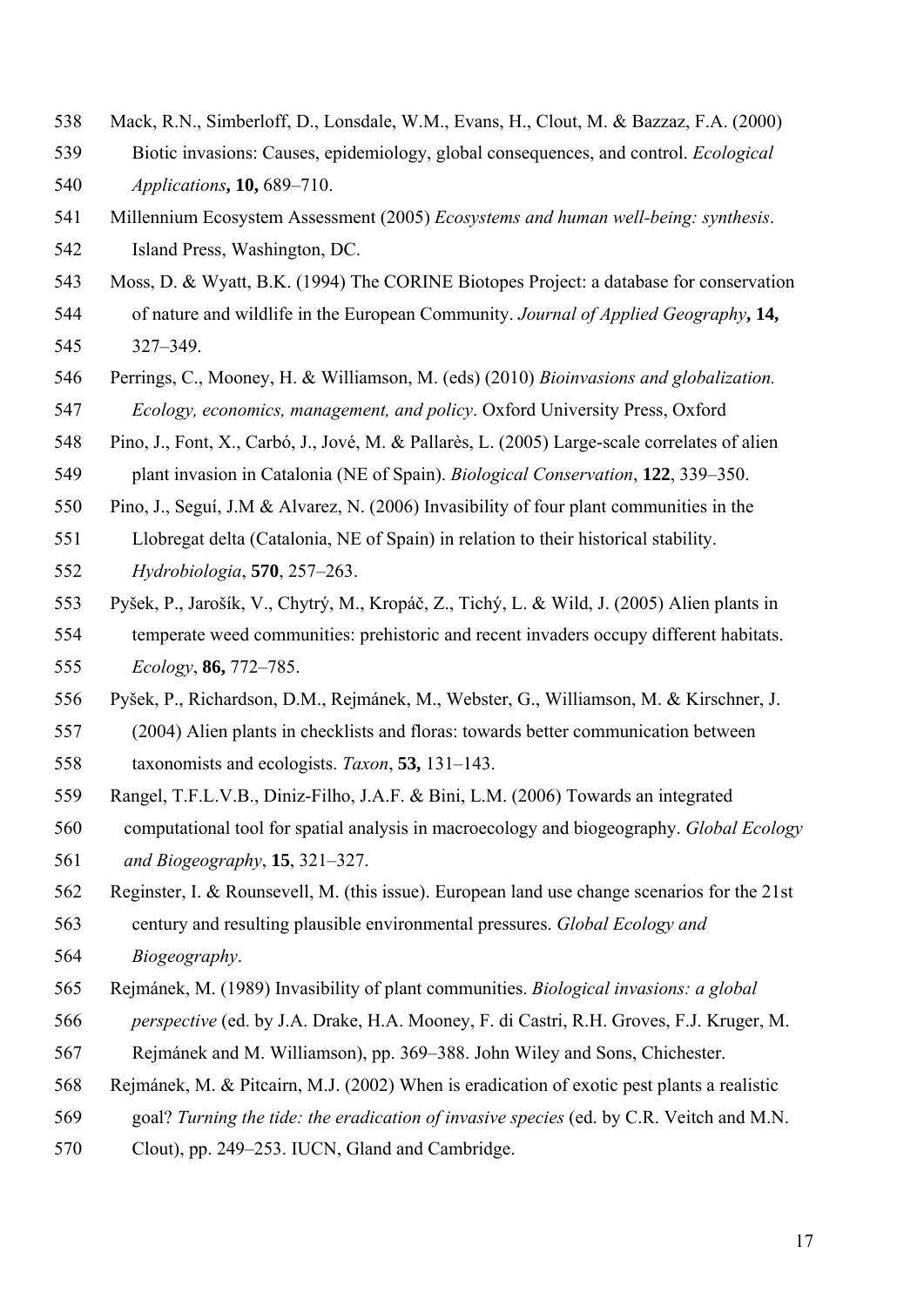- 571 Rejmánek, M. & Randall, R. (2004) The total number of naturalized species can be a reliable
- 572 predictor of the number of alien pest species. *Diversity and Distributions*, **10**, 367–369.
- 573 Richardson, D.M. & Pyšek, P. (2006) Plant invasions: Merging the concepts of species
- 574 invasiveness and community invasibility. *Progress in Physical Geography*, **30**, 409–431.
- 575 Rounsevell, M.D.A., Reginster, I., Araújo, M.B., Carter, T.R., Dendoncker, N., Ewert, F.,
- 576 House, J.I., Kankaanpaa, S., Leemans, R., Metzger, M.J., Schmit, C., Smith, P. & Tuck G.
- 577 (2006) A coherent set of future land use change scenarios for Europe. *Agriculture,*
- 578 *Ecosystems and Environment*, **114,** 57–68.
- 579 Sala, O.E., Chapin, F.S., Armesto, J.J., Berlow, E., Bloomfield, J., Dirzo, R., Huber-Sanwald,
- 580 E., Huenneke, L.F., Jackson, R.B., Kinzig, A., Leemans, R., Lodge, D.M., Mooney, H.A.,
- 581 Oesterheld, M., Poff, N.L., Sykes, M.T., Walker, B.H., Walker, M. & Wall, D.H. (2000)
- 582 Biodiversity Global biodiversity scenarios for the year 2100. *Science*, **287,** 1770–1774.
- 583 Schaminée, J.H.J., Hennekens, S.M., Chytrý, M. & Rodwell, J.S. (2009) Vegetation-plot data
- 584 and databases in Europe: an overview. *Preslia*, **81**, 173–185.
- 585 Settele, J., Hammen, V., Hulme, P., Karlson, U., Klotz, S., Kotarac, M., Kunin, W., Marion,
- 586 G., O'Connor, M., Petanidou, T., Peterson, K., Potts, S., Pritchard, H., Pyšek, P.,
- 587 Rounsevell, M., Spangenberg, J., Steffan-Dewenter, I., Sykes, M., Vighi, M., Zobel, M. &
- 588 Kühn, I. (2005) ALARM: Assessing LArge-scale environmental Risks for biodiversity
- 589 with tested Methods. *GAIA Ecological Perspectives for Science and Society*, **14,** 69–72.
- 590 Sokal, R.R. & Rohlf, F.J. (1995) *Biometry. The principles and practice of statistics in*
- 591 *biological research.* Freeman, New York.
- 592 Spangenberg, J.H. (2007) Integrated scenarios for assessing biodiversity risks. *Sustainable*  593 *Development*, **15,** 343–356.
- 594 Spangenberg, J.H., Carter, T.R., Fronzek, S., Jaeger, J., Jylhä, K., Kühn, I., Omann, I., Paul,
- 595 A., Reginster, I., Rounsevell, M., Stocker, A., Sykes, M.T. & Settele, J. (this issue)
- 596 Scenarios for investigating risks to biodiversity: The role of storylines, scenarios, policies
- 597 and shock in the ALARM project. *Global Ecology and Biogeography*.
- 598 Spangenberg, J.H. & Settele, J. (2009) Neither climate protection nor energy security: Bio-599 fuels for Biofools? *Journal of International Relations*, **20**, 89–108.
- 600 Stocker, A., Omann, I. & Jaeger, J. (this issue). The ecological-economic modelling of the
- 601 ALARM scenarios with GINFORS results and analysis of selected European countries.
- 602 *Global Ecology and Biogeography*.
- 603 Stohlgren, T.J., Barnett, D., Flather, C., Kartesz, J. & Peterjohn, B. (2005) Plant species
- 604 invasions along the latitudinal gradient in the United States. *Ecology*, 86, 2298–2309.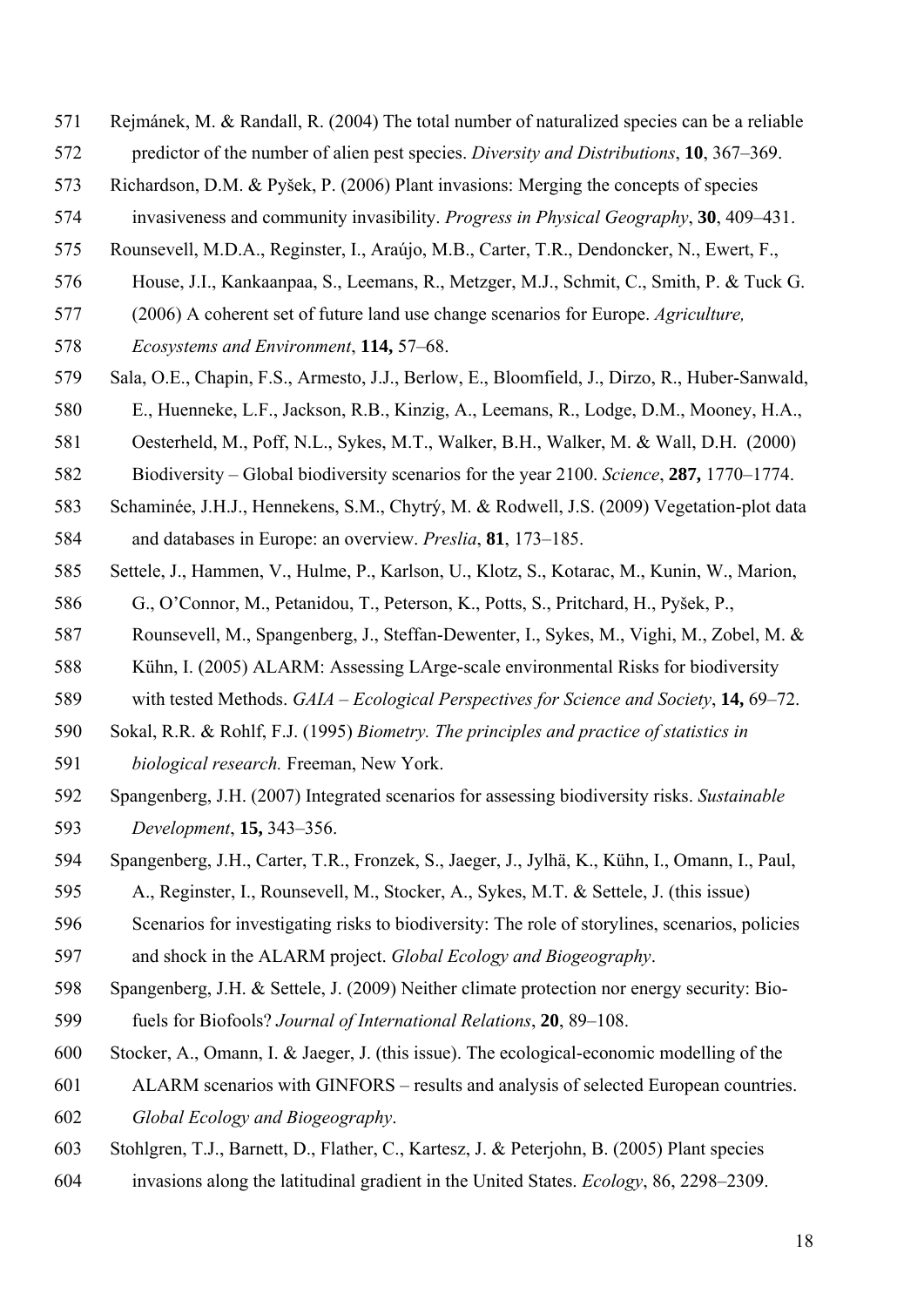- 605 Thuiller, W., Araújo, M.G. & Lavorel, S. (2004) Do we need land-cover data to model 606 species distributions in Europe? *Journal of Biogeography*, **31,** 353–361.
- 607 Tuck, G., Glendining, M.J., Smith, P., House, J.I. & Wattenbach, M. (2006) The potential
- 608 distribution of bioenergy crops in Europe under present and future climate. *Biomass and*  609 *Bioenergy*, **30,** 183–197.
- 610 van der Sluijs, J. (ed.) (2002) *Management of uncertainty in science for sustainability*. Utrecht 611 University, Utrecht.
- 612 Vilà, M., Basnou, C., Pyšek, P., Josefsson, M., Genovesi, P., Gollasch, S., Nentwig, W.
- 613 Olenin, S., Roques, A., Roy, D., Hulme, P. & DAISIE partners (2009) How well do we

614 understand the impacts of alien species on ecosystem services? A pan-European cross-taxa 615 assessment. *Frontiers in Ecology and the Environment*, doi: 10.1890/080083.

- 616 Vilà, M., Corbin, J.D., Dukes, J.S., Pino, J. & Smith, S.D. (2006) Linking plant invasions to
- 617 environmental change. *Terrestrial ecosystems in a changing world* (ed. by J. Canadell, D.
- 618 Pataki and L. Pitelka), pp. 93–102. Springer, Berlin.
- 619 Vitousek, P. (1994) Beyond global warming: ecology and global change. *Ecology*, **75,** 1861– 620 1876
- 621 Walther G.-R., Roques, A., Hulme, P.E., Sykes, M.T., Pyšek, P., Kühn, I., Zobel, M., Bacher, 622 S., Botta-Dukát, Z., Bugmann, H., Czúcz, B., Dauber, J., Hickler, T., Jarošík, V., Kenis,
- 623 M., Klotz, S., Minchin, D., Moora, M., Nentwig, W., Ott, J., Panov, V.E., Reineking, B.,
- 624 Robinet, C., Semenchenko, V., Solarz, W., Thuiller, W., Vilà, M., Vohland, K. & Settele,
- 625 J. (2009) Alien species in a warmer world: risks and opportunities. *Trends in Ecology &*
- 626 *Evolution*, **24**, 686–693.
- 627 Yamamura, K. (1999) Transformation using  $(x + 0.5)$  to stabilize the variance of populations.
- 628 *Researches on Population Ecology*, **41,** 229–234.
- 629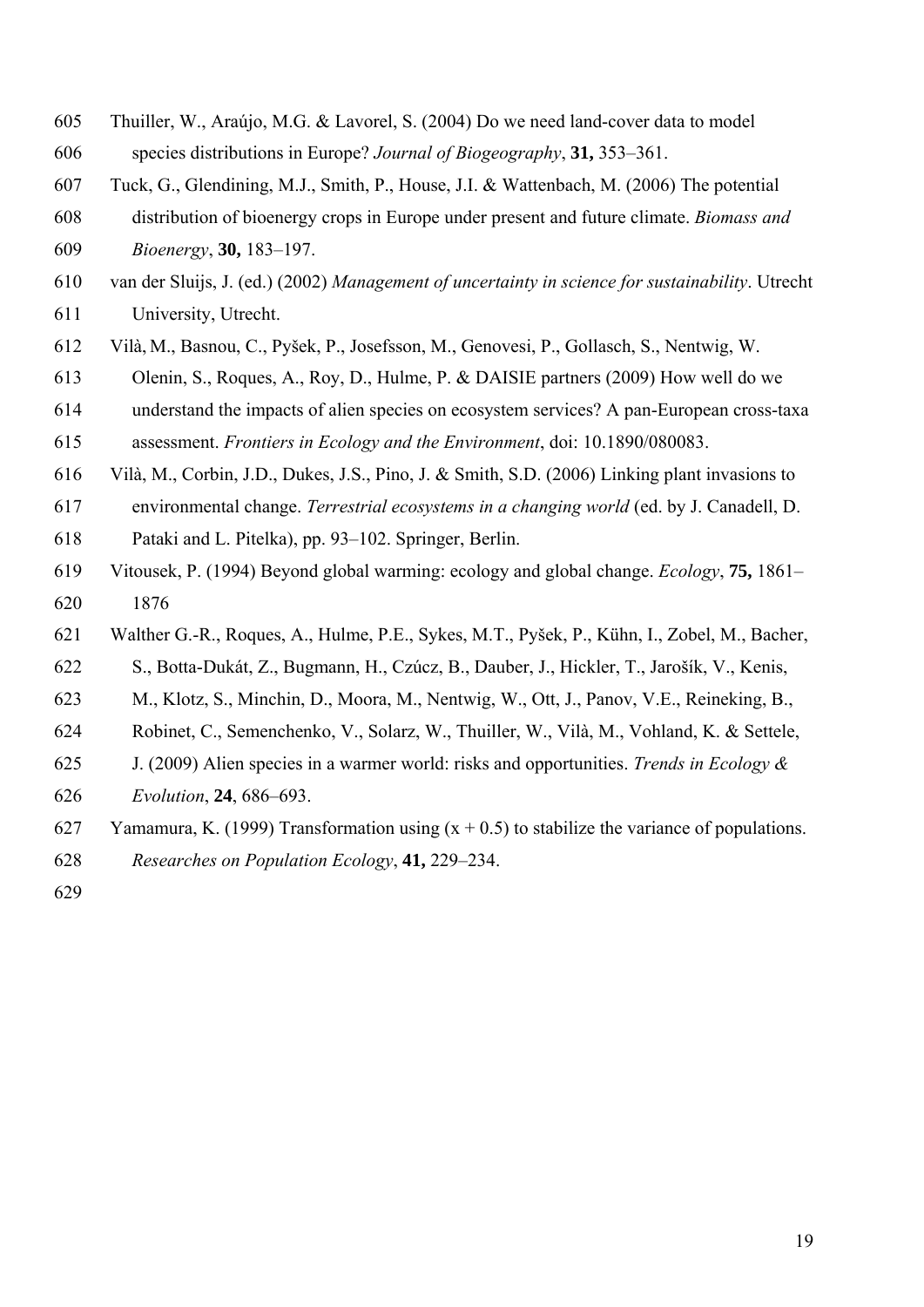| 630 | <b>Supplementary Material</b>                                                                    |
|-----|--------------------------------------------------------------------------------------------------|
| 631 |                                                                                                  |
| 632 | Additional Supporting Information may be found in the online version of this article:            |
| 633 |                                                                                                  |
| 634 | Appendix S1 Cross-tabulation of the EUNIS habitat types and the MOLUSC land-use                  |
| 635 | categories used for projecting the level of invasion in different European biogeographical       |
| 636 | regions.                                                                                         |
| 637 |                                                                                                  |
| 638 | Please note: Blackwell Publishing is not responsible for the content or functionality of any     |
| 639 | Supporting Information supplied by the authors. Any queries (other than missing material)        |
| 640 | should be directed to the corresponding author for the article.                                  |
| 641 |                                                                                                  |
| 642 |                                                                                                  |
| 643 | <b>BIOSKETCH</b>                                                                                 |
| 644 |                                                                                                  |
| 645 | The authors were members of a consortium studying large-scale environmental risks in             |
| 646 | Europe within the 6 EU Framework Programme projects ALARM (Assessing Large-Scale                 |
| 647 | Environmental Risks with Tested Methods; 2004-2009). One of the focuses of this project          |
| 648 | (www.alarmproject.net) was continental patterns of biological invasions and interactions of      |
| 649 | alien species with other drivers threatening biodiversity. M.C., P.P., I.K. and J.S. conceived   |
| 650 | the study, M.C., P.P., J.P., L.C.M., M.V. and J.P. analysed the floristic data, J.H.S. developed |
| 651 | the socio-economic scenarios, N.D. and I.R. prepared the land-use scenarios, J.W. did the GIS    |
| 652 | analyses, V.J. computed statistical analyses, M.C. wrote the paper and all authors interpreted   |
| 653 | the results and commented on the manuscript.                                                     |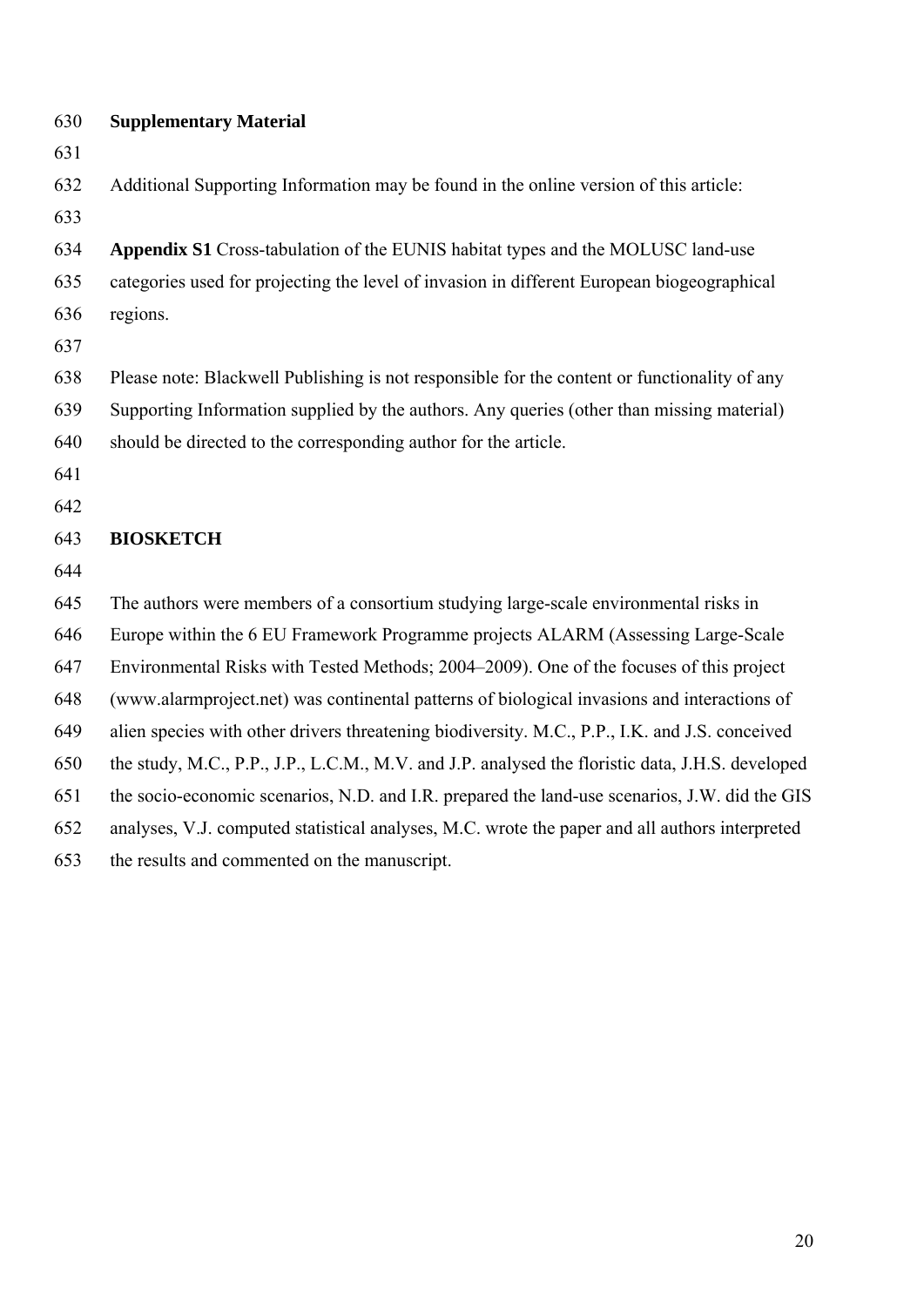- 654 **Table 1.** Mean percentage levels of invasion by alien plants of different land-use categories in
- 655 five biogeographical regions of Europe. The level of invasion is defined as the percentage
- 656 number of species that are aliens (neophytes) in vegetation plots.
- 657

| Land-use       |                      |                       |        |             |                |  |  |  |  |
|----------------|----------------------|-----------------------|--------|-------------|----------------|--|--|--|--|
| category       | <b>British Isles</b> | Atlantic <sup>1</sup> | Boreal | Continental | Mediterranean  |  |  |  |  |
| Forest         | 7.8                  | 1.8                   | 0.9    | 0.9         | 0.1            |  |  |  |  |
| Grassland      | 1.3                  | 1.5                   | 1.7    | 1.4         | 1.2            |  |  |  |  |
| Urban          | 5.4                  | 5.0                   | 5.0    | 4.8         | 4.8            |  |  |  |  |
| Arable $land2$ | 13.0                 | 8.6                   | 8.7    | 5.1         | $2.8 / 14.2^3$ |  |  |  |  |
| Abandoned      | 4.9                  | 3.0                   | 2.8    | 2.6         | 2.4            |  |  |  |  |

 $658$  Tatlantic region on the European mainland, excluding British Isles. <sup>2</sup> Arable land includes

 $659$  permanent crops and biofuel plantations.<sup>3</sup> The first value refers to non-irrigated and the

 $660$  second to irrigated arable land, because irrigation strongly affects the level of invasion

661 in the Mediterranean areas.

662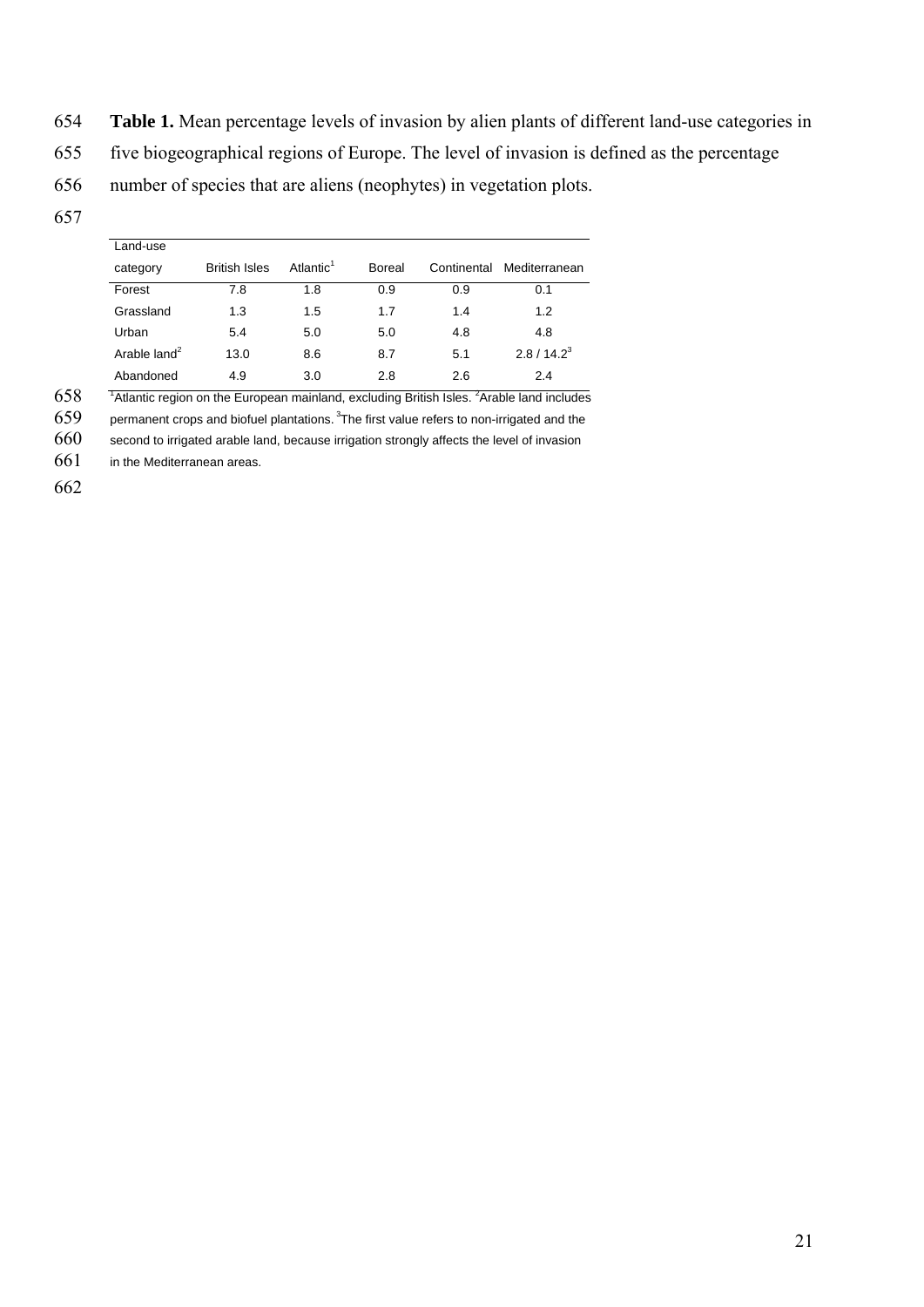

- 
- **Figure 1** Baseline map showing the level of invasion by alien plants in the year 2000.
- 666 Average percentages of plant species that are alien (neophytes) in the plots (= level of
- 667 invasion) were mapped for grid cells of  $10' \times 10'$ .
-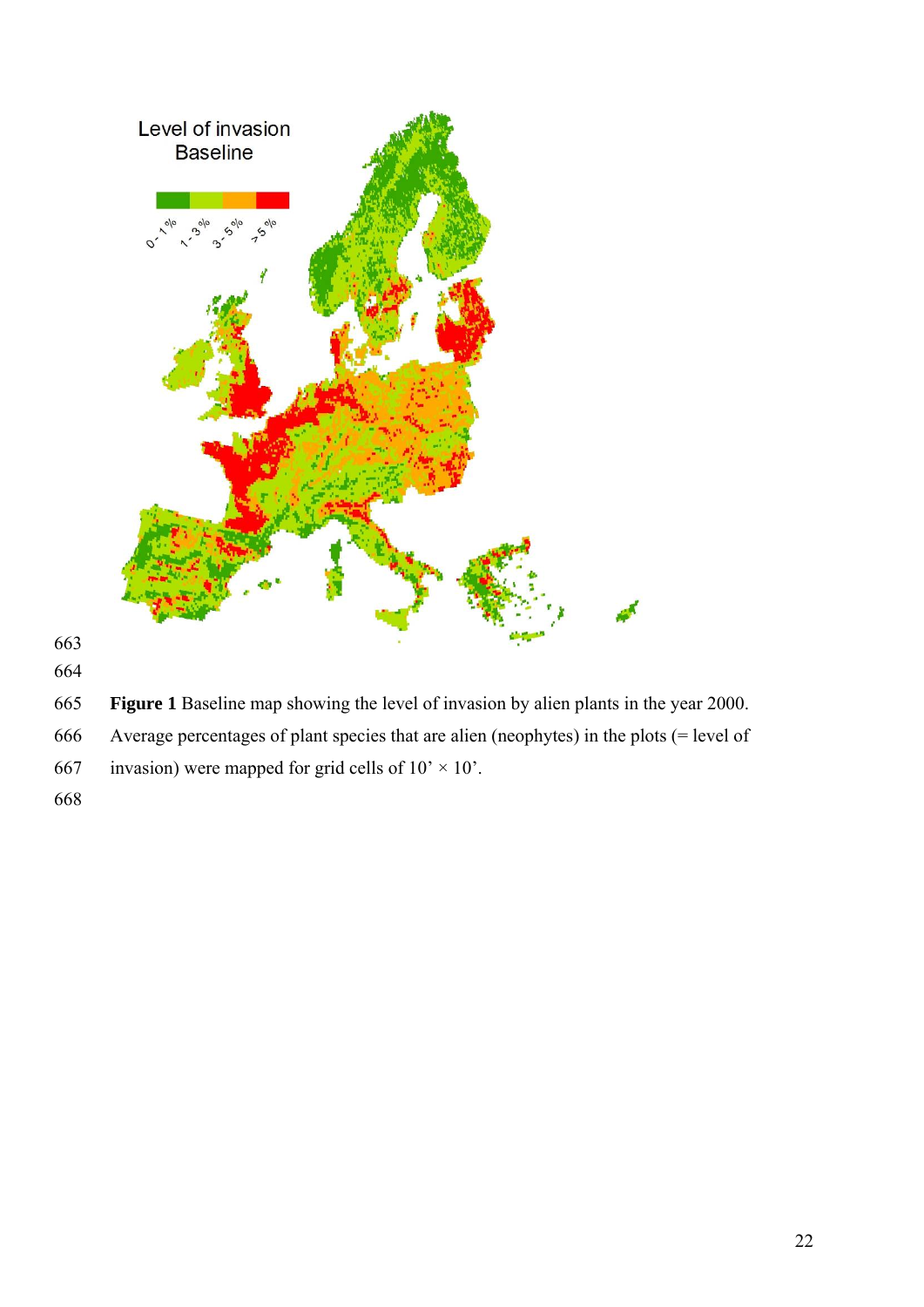



670 **Figure 2** Projected levels of plant invasion in 2020, 2050 and 2080 for the GRAS scenario

- 671 (oriented on economic development and deregulation). Levels of invasion (left column) are
- 672 percentages of vascular plant species that are aliens (neophytes) occurring in small areas.
- 673 Increases and decreases are presented as positive or negative percentage changes in the level
- 674 of invasion shown in the 2000 baseline map (Fig. 1).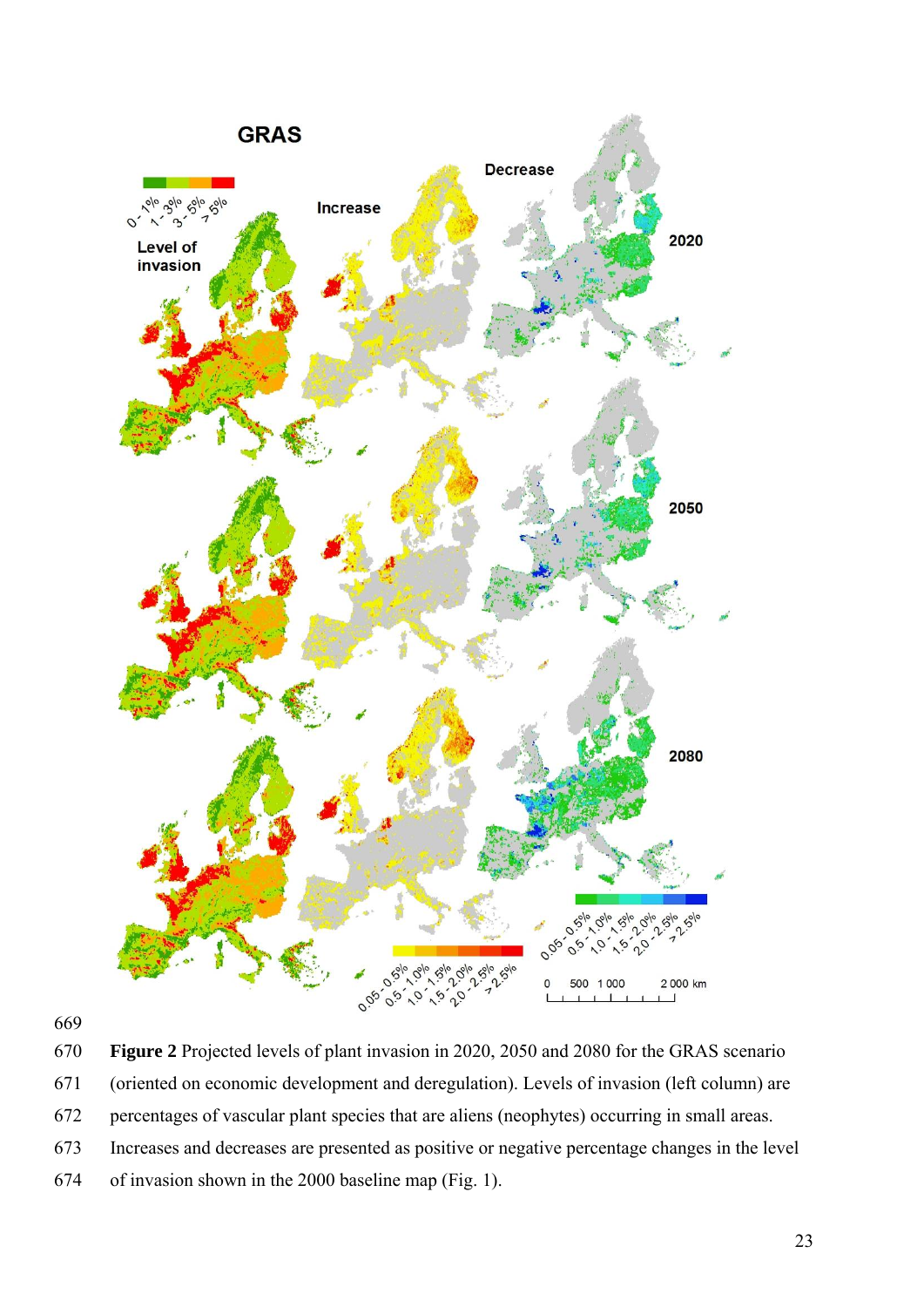

- 
- 
- **Figure 3** Projected levels of plant invasion in 2020, 2050 and 2080 for the BAMBU scenario
- 678 (assuming implementation and enforcement of current policy decisions). See Fig. 2 for
- 679 details.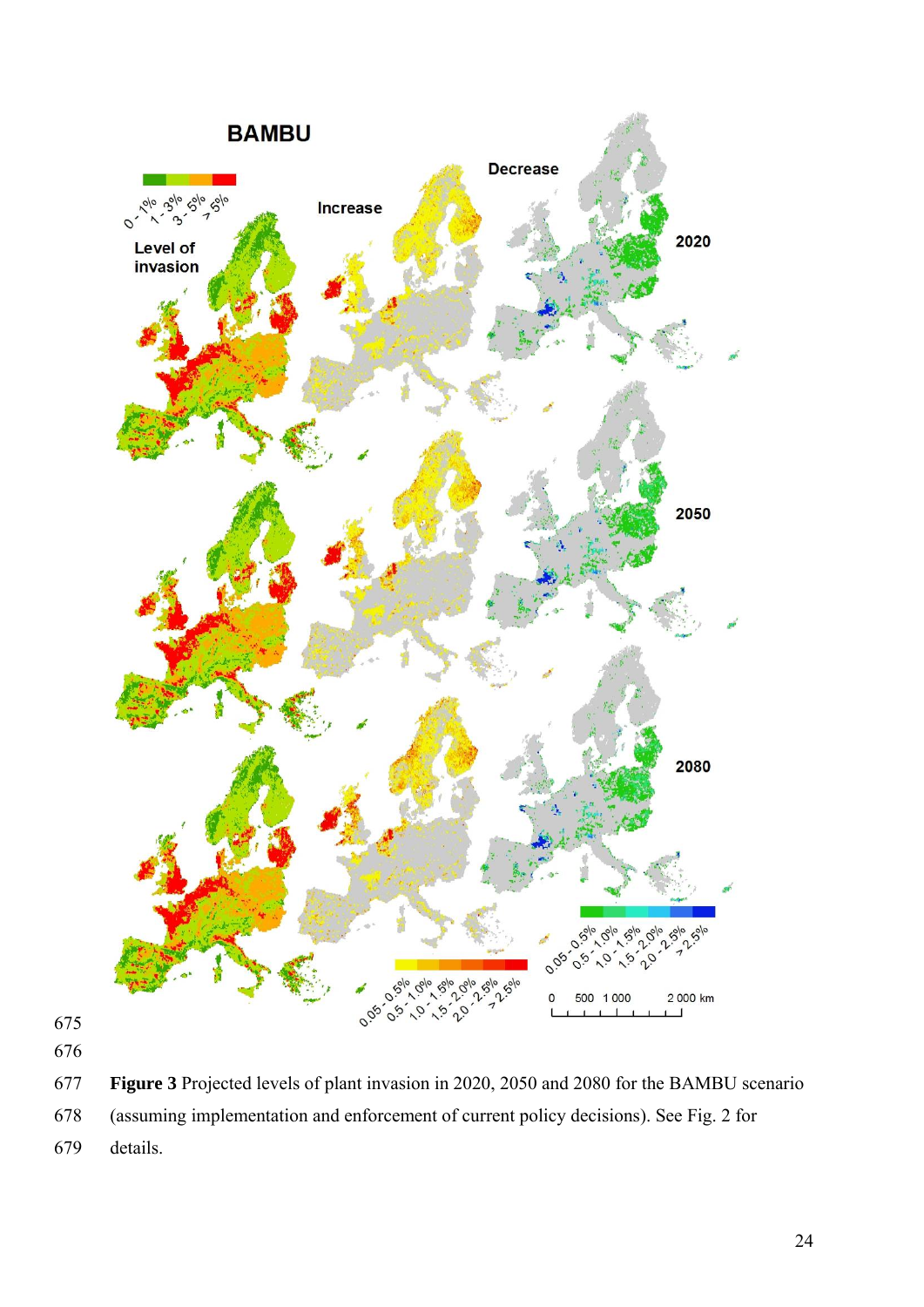

**Figure 4** Projected levels of plant invasion in 2020, 2050 and 2080 for the SEDG scenario

683 (oriented on sustainable development). See Fig. 2 for details.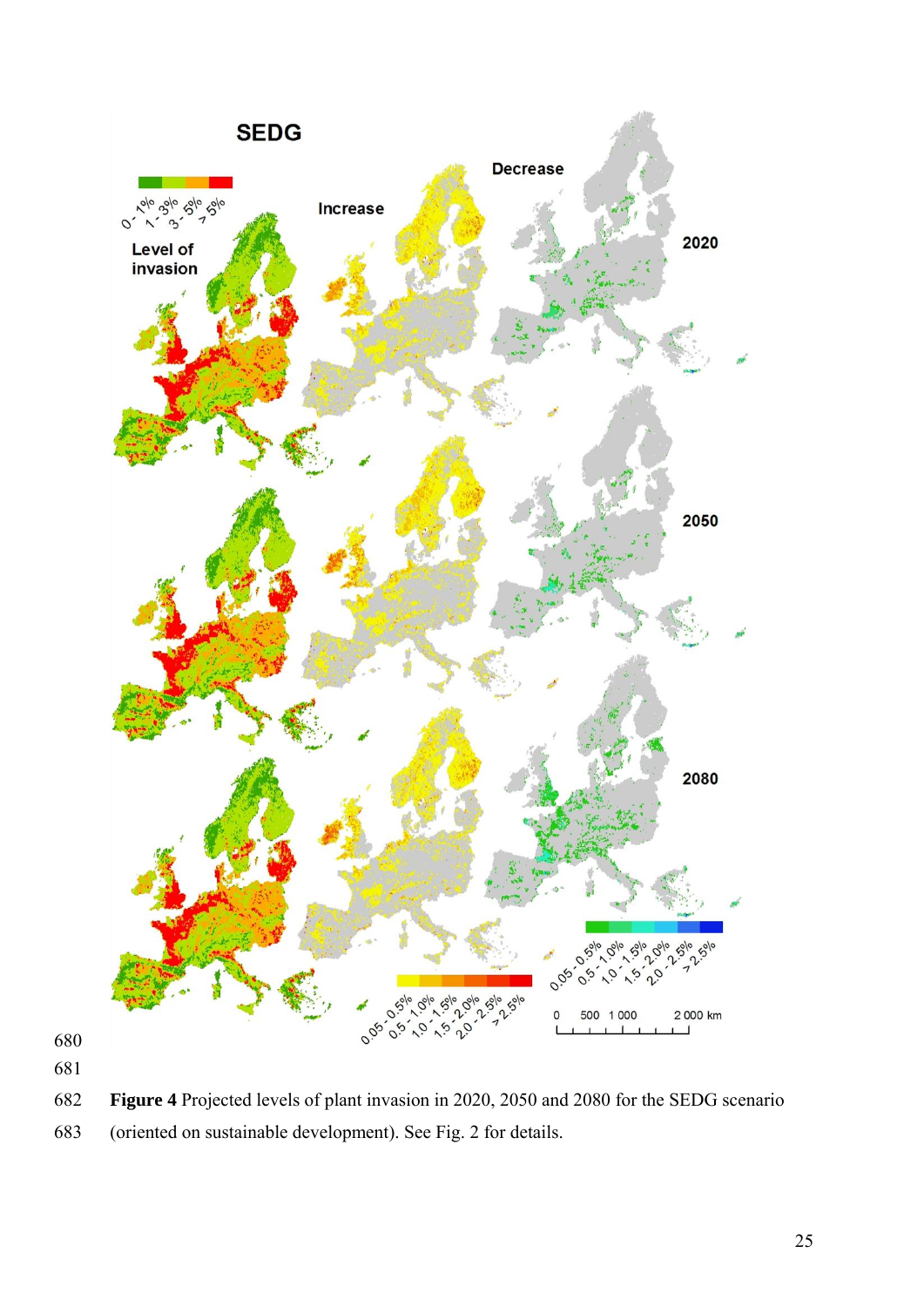

685

686 **Figure 5** Projected overall changes in the level of invasion by alien plants of all the grid cells 687 in Europe by 2020, 2050 and 2080, under each of three ALARM scenarios. a – mean levels of 688 invasion (= number of alien species/number of all species, %) per grid cell. b – mean positive 689 (increases) or negative (decreases) changes in the levels of invasion per grid cell relative to 690 the 2000 baseline. Vertical lines show standard errors, figures inside the bars are numbers of 691 grid cells. Least square differences (LSD tests;  $P < 0.05$ ) between projected changes for 692 individual scenarios are indicated by small letters below the scenario acronyms: identical 693 letters indicate no differences.